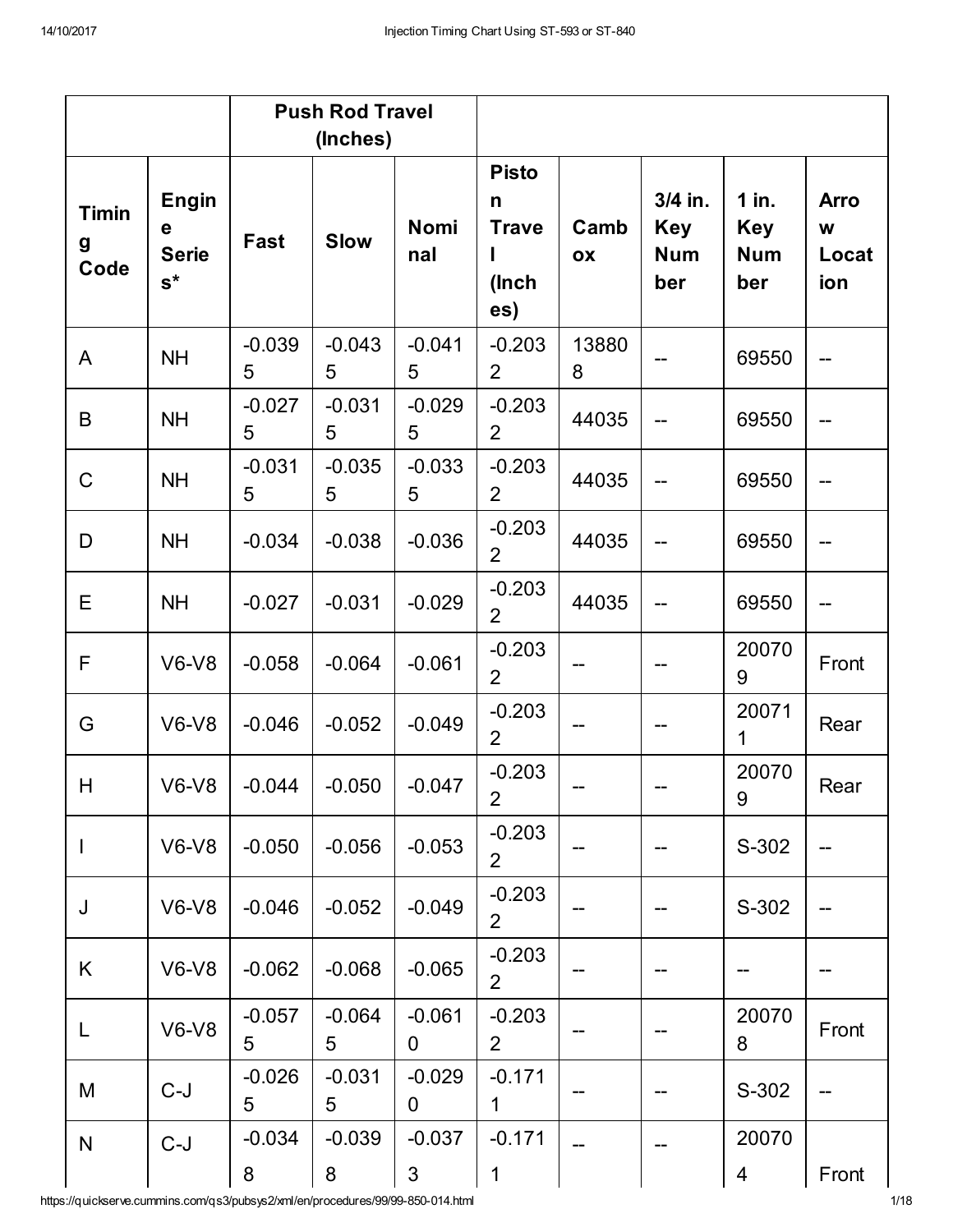| O             | $C-J$                | $-0.020$<br>6 | $-0.025$<br>6 | $-0.023$<br>1 | $-0.171$<br>$\mathbf 1$    |                          |             | 20070<br>4              | Rear  |
|---------------|----------------------|---------------|---------------|---------------|----------------------------|--------------------------|-------------|-------------------------|-------|
| Q             | $V6-V8$              | $-0.051$      | $-0.057$      | $-0.054$      | $-0.203$<br>$\overline{2}$ | --                       |             | 20070<br>9              | Front |
| R             | $V-12$               | $-0.071$      | $-0.076$      | $-0.073$<br>5 | $-0.203$<br>$\overline{2}$ | 30216<br>01              |             | 20874<br>6              | Rear  |
| S             | $V-12$               | $-0.032$      | $-0.036$      | $-0.034$      | $-0.203$<br>$\overline{2}$ | $\qquad \qquad -$        | --          | 20072<br>$\overline{2}$ | Rear  |
| Τ             | $V-12$               | $-0.042$      | $-0.047$      | $-0.044$<br>5 | $-0.203$<br>2 <sup>1</sup> |                          | 30215<br>97 | 20260<br>$\overline{0}$ | Rear  |
| U             | $V-12$               | $-0.050$      | $-0.055$      | $-0.052$<br>5 | $-0.203$<br>$\overline{2}$ |                          |             | 20070<br>$\overline{7}$ | Front |
| V             | $V-12$               | $-0.028$<br>5 | $-0.032$<br>5 | $-0.030$<br>5 | $-0.203$<br>$\overline{2}$ |                          |             |                         |       |
| W             | $V-8$                | $-0.042$<br>5 | $-0.047$<br>5 | $-0.045$      | $-0.169$<br>4              |                          |             | --                      |       |
| X             | $VT-8$               | $-0.052$<br>5 | $-0.057$<br>5 | $-0.055$      | $-0.169$<br>4              |                          |             |                         |       |
| Y             | <b>NH</b>            | $-0.037$      | $-0.041$      | $-0.039$      | $-0.203$<br>$\overline{2}$ | 13880<br>8               |             | 69550                   | --    |
| Z             | <b>NH</b>            | $-0.024$      | $-0.028$      | $-0.026$      | $-0.203$<br>$\overline{2}$ | 44035                    |             | 69550                   |       |
| AA            | <b>NH</b>            | $-0.029$      | $-0.033$      | $-0.031$      | $-0.203$<br>$\overline{2}$ | 44035                    |             | 69550                   |       |
| AB            | $V6-V8$              | $-0.075$      | $-0.081$      | $-0.078$      | $-0.203$<br>$\overline{2}$ |                          |             | 20070<br>9              | Rear  |
| AC            | <b>NH</b>            | $-0.026$      | $-0.030$      | $-0.028$      | $-0.203$<br>$\overline{2}$ | 44035                    |             | 69550                   |       |
| AD            | $V-12$               | $-0.028$      | $-0.032$      | $-0.030$      | $-0.203$<br>$\overline{2}$ |                          |             | 20071<br>$\overline{2}$ | Front |
| <b>AE</b>     | KT-<br>1150(<br>450) | $-0.106$      | $-0.110$      | $-0.108$      | $-0.203$<br>$\overline{2}$ |                          |             | 21678<br>$\overline{2}$ |       |
| AF            | <b>NH</b>            | $-0;043$      | $-0.047$      | $-0.045$      | $-0.203$<br>$\overline{2}$ | 13880<br>8               |             | 20072<br>3              |       |
| $\mathsf{AG}$ | $V6-V8$              | $-0.063$      | $-0.069$      | $-0.066$      | $-0.203$                   | $\overline{\phantom{a}}$ |             | 20071                   |       |

https://quickserve.cummins.com/qs3/pubsys2/xml/en/procedures/99/99-850-014.html 2/18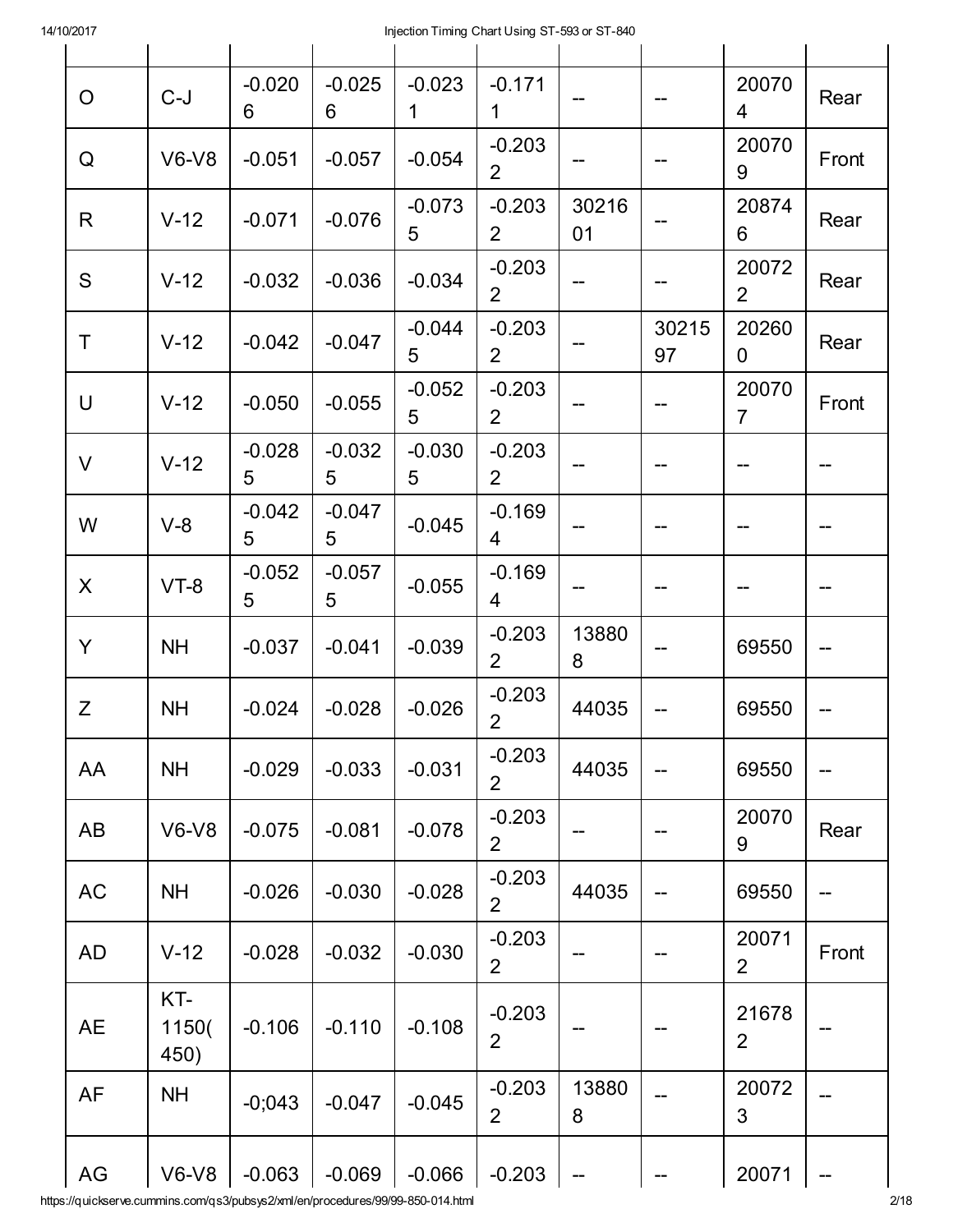|           |                        |          |          |          | $\overline{2}$             |                         |             | $\mathbf 1$             |                         |
|-----------|------------------------|----------|----------|----------|----------------------------|-------------------------|-------------|-------------------------|-------------------------|
|           |                        |          |          |          |                            |                         |             |                         |                         |
| AH        | <b>NH</b>              | $-0.033$ | $-0.037$ | $-0.035$ | $-0.203$<br>$\overline{2}$ | 44035                   | --          | 69550                   |                         |
| AI        | <b>NH</b>              | $-0.032$ | $-0.036$ | $-0.034$ | $-0.203$<br>$\overline{2}$ | 44035                   |             | 69550                   |                         |
| AJ        | KTA-<br>2300(<br>1200) | $-0.124$ | $-0.128$ | $-0.126$ | $-0.203$<br>$\overline{2}$ |                         |             |                         |                         |
| AJ        | KTA-<br>2300(<br>1050) | $-0.124$ | $-0.128$ | $-0.126$ | $-0.203$<br>$\overline{2}$ |                         |             | 20070<br>6              |                         |
| AK        | <b>NH</b>              | $-0.039$ | $-0.043$ | $-0.041$ | $-0.203$<br>$\overline{2}$ | 13880                   |             | 20070<br>$\overline{7}$ |                         |
| <b>AL</b> | KT-<br>2300(<br>900)   | $-0.106$ | $-0.110$ | $-0.108$ | $-0.203$<br>$\overline{2}$ | 20071<br>$\overline{4}$ |             | 30004<br>92             |                         |
| <b>AM</b> |                        | $-0.116$ | $-0.120$ | $-0.118$ | $-0.203$<br>$\overline{2}$ |                         |             | 21678<br>$2, S-$<br>302 |                         |
| AM        |                        | $-0.116$ | $-0.120$ | $-0.118$ | $-0.203$<br>$\overline{2}$ |                         | --          | 30215<br>94             |                         |
| <b>AN</b> | <b>NH</b>              | $-0.044$ | $-0.048$ | $-0.046$ | $-0.203$<br>$\overline{2}$ | 13880<br>8              |             | 20072<br>3              |                         |
| AQ        | <b>NH</b>              | $-0.040$ | $-0.044$ | $-0.042$ | $-0.203$<br>$\overline{2}$ | 13880<br>8              |             | 20071<br>3              |                         |
| AS        | <b>NH</b>              | $-0.034$ | $-0.038$ | $-0.036$ | $-0.203$<br>$\overline{2}$ | 44035                   | --          | 69550                   |                         |
| AT        | <b>NH</b>              | $-0.028$ | $-0.032$ | $-0.030$ | $-0.203$<br>$\overline{2}$ | 44035                   |             | 69550                   |                         |
| AU        | <b>NH</b>              | $-0.047$ | $-0.051$ | $-0.049$ | $-0.203$<br>$\overline{2}$ | 13880<br>8              |             | 20874<br>6              |                         |
| AV        | <b>NH</b>              | $-0.048$ | $-0.052$ | $-0.050$ | $-0.203$<br>$\overline{2}$ | 13880<br>8              |             | 20874<br>6              |                         |
| AV        | <b>NH</b>              | $-0.048$ | $-0.052$ | $-0.050$ | $-0.203$<br>$\overline{2}$ | 44035                   | 30215<br>97 | 20260<br>$\mathbf 0$    | (Optio<br>nal<br>Parts) |
|           | <b>NH</b>              |          |          |          | $-0.203$                   | 30168                   | 30215       | 20070                   |                         |

https://quickserve.cummins.com/qs3/pubsys2/xml/en/procedures/99/99-850-014.html 30-18-000-014.html 3/18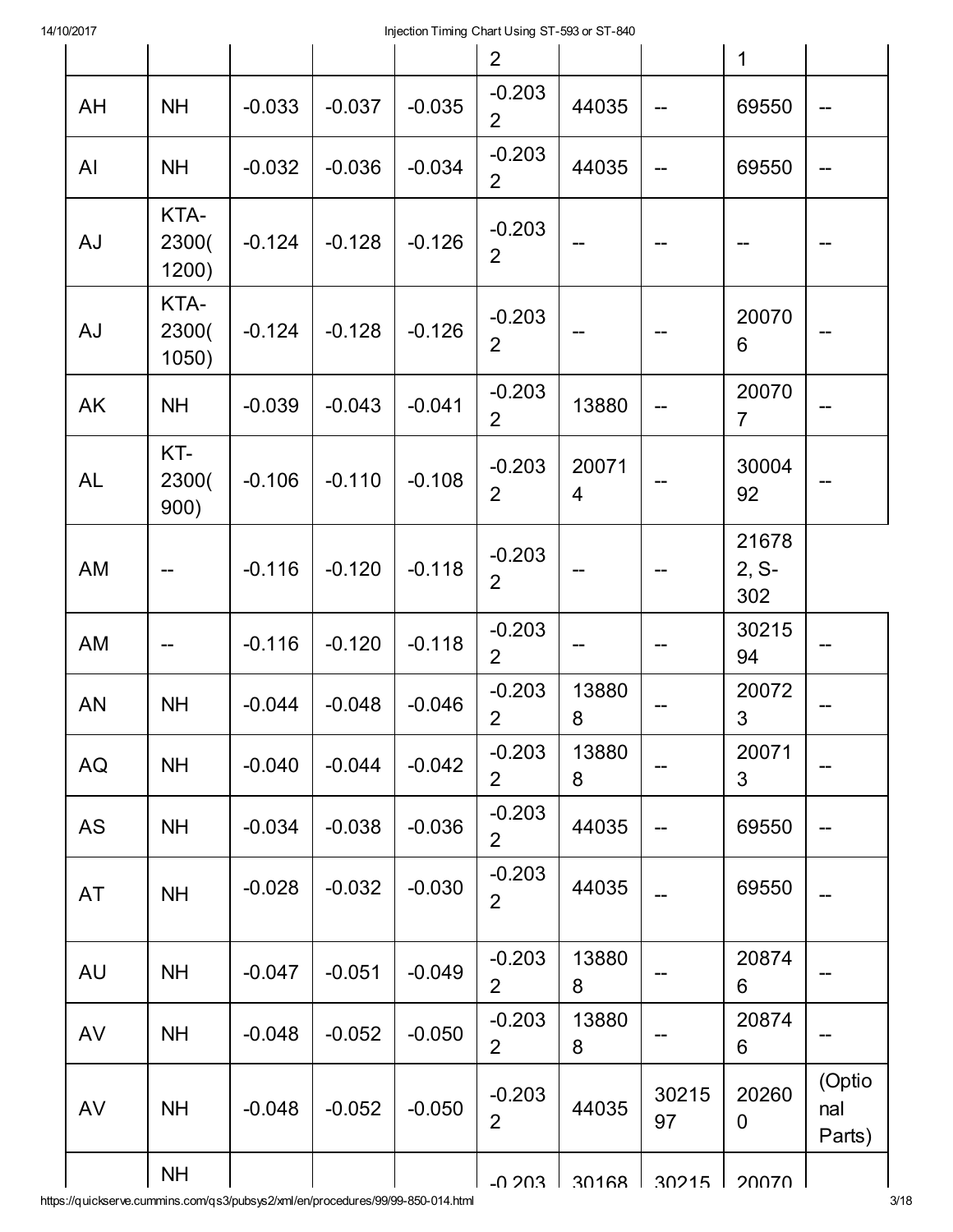| 14/10/2017 |                           |          |          | Injection Timing Chart Using ST-593 or ST-840 |                            |             |             |                         |       |
|------------|---------------------------|----------|----------|-----------------------------------------------|----------------------------|-------------|-------------|-------------------------|-------|
| <b>AW</b>  | (Big<br>Cam)              | $-0.058$ | $-0.062$ | $-0.060$                                      | $\overline{2}$             | 87          | 92          | $\overline{7}$          |       |
| <b>AX</b>  | <b>NT</b><br>(Big<br>Cam) | $-0.053$ | $-0.057$ | $-0.055$                                      | $-0.203$<br>$\overline{2}$ | 30168<br>87 | 30216<br>01 | 69550                   | --    |
| AY         | <b>NH</b>                 | $-0.038$ | $-0.042$ | $-0.040$                                      | $-0.203$<br>$\overline{2}$ | 13880<br>8  |             | 69550                   | --    |
| <b>AZ</b>  | <b>NT</b><br>(Big<br>Cam) | $-0.057$ | $-0.061$ | $-0.059$                                      | $-0.203$<br>$\overline{2}$ | 30168<br>87 | 30215<br>92 | 20070<br>$\overline{7}$ |       |
| <b>BA</b>  | <b>NT</b><br>(Big<br>Cam) | $-0.026$ | $-0.030$ | $-0.028$                                      | $-0.203$<br>$\overline{2}$ | 30168<br>87 | 30215<br>97 | 20260<br>$\mathbf 0$    | Front |
| <b>BB</b>  | <b>NT</b><br>(Big<br>Cam) | $-0.098$ | $-0.102$ | $-0.100$                                      | $-0.203$<br>$\overline{2}$ | 30168<br>87 | 30216<br>01 | 69550                   | --    |
| <b>BC</b>  | <b>NH</b>                 | $-0.022$ | $-0.026$ | $-0.024$                                      | $-0.203$<br>$\overline{2}$ | 44035       | --          | 69550                   | --    |
| <b>BD</b>  | <b>NT</b><br>(Big<br>Cam) | $-0.093$ | $-0.097$ | $-0.095$                                      | $-0.203$<br>$\overline{2}$ | 30168<br>87 | 30216<br>01 | 69550                   | --    |
| <b>BE</b>  | $V6-V8$                   | $-0.056$ | $-0.062$ | $-0.059$                                      | $-0.203$<br>$\overline{2}$ |             |             |                         |       |
| <b>BF</b>  | $V6-V8$                   | $-0.076$ | $-0.082$ | $-0.079$                                      | $-0.203$<br>$\overline{2}$ |             |             |                         |       |
| <b>BG</b>  | $V6-V8$                   | $-0.091$ | $-0.097$ | $-0.094$                                      | $-0.203$<br>$\overline{2}$ |             | --          | 20071<br>4              | Front |
| <b>BH</b>  | <b>NH</b>                 | $-0.050$ | $-0.054$ | $-0.052$                                      | $-0.203$<br>$\overline{2}$ | 13880<br>8  |             | 20874<br>6              |       |
| BI         | <b>NT</b><br>(Big<br>Cam) | $-0.103$ | $-0.107$ | $-0.105$                                      | $-0.203$<br>$\overline{2}$ | 30168<br>87 | 30216<br>01 | 69550                   |       |
| <b>BJ</b>  | <b>NT</b><br>(Big<br>Cam) | $-0.108$ | $-0.112$ | $-0.110$                                      | $-0.203$<br>$\overline{2}$ | 30168<br>87 | 30215<br>92 | 20070<br>$\overline{7}$ |       |
| <b>BK</b>  | $V6-V8$                   | $-0.066$ | $-0.072$ | $-0.069$                                      | $-0.203$<br>$\mathbf{2}$   |             |             | 20070<br>8              |       |

https://quickserve.cummins.com/qs3/pubsys2/xml/en/procedures/99/99-850-014.html 4/18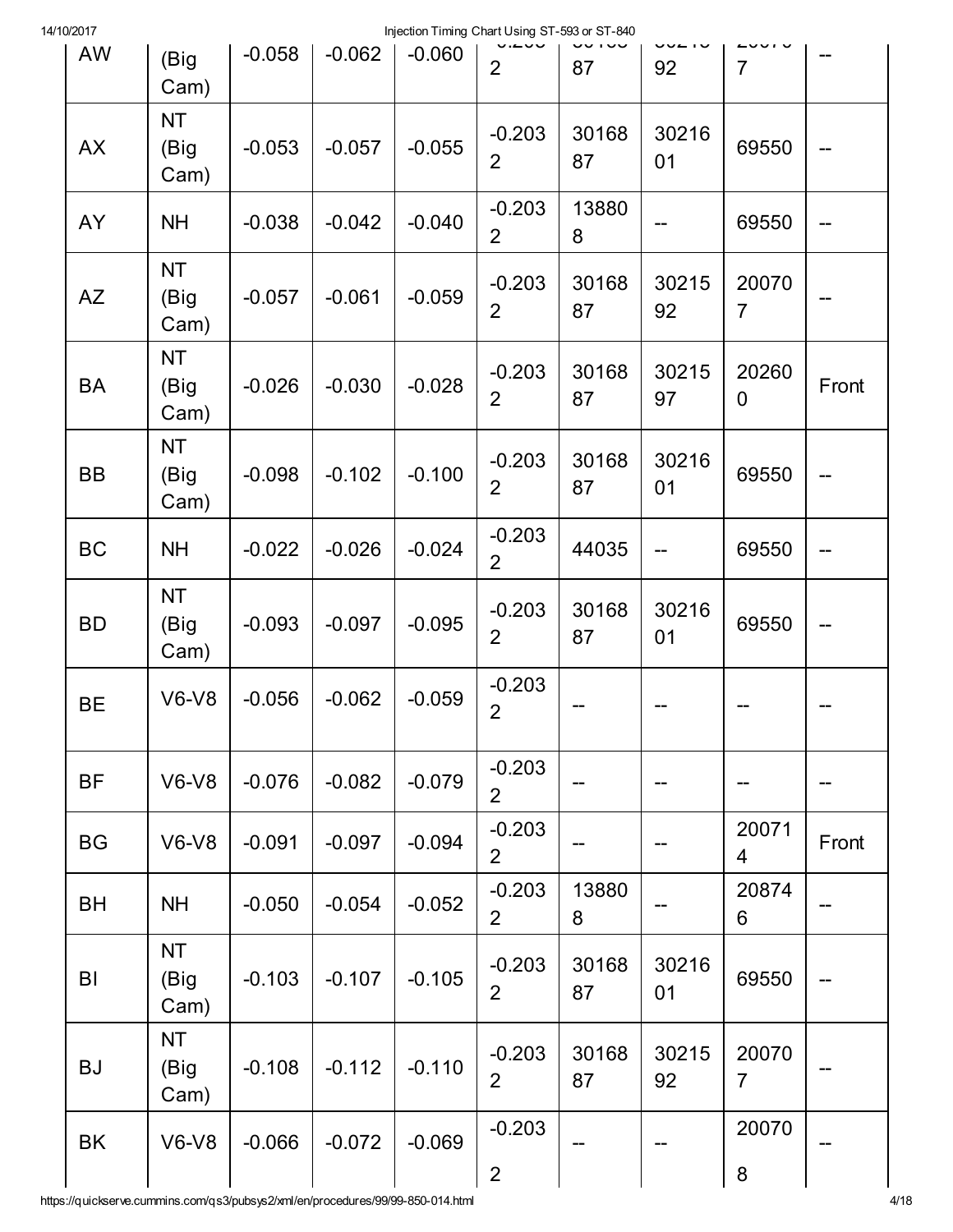| <b>BL</b> | KTA-<br>1150                            | $-0.161$ | $-0.165$ | $-0.163$            | $-0.203$<br>$\overline{2}$ |              |             |                         |       |
|-----------|-----------------------------------------|----------|----------|---------------------|----------------------------|--------------|-------------|-------------------------|-------|
| <b>BM</b> | <b>NT</b><br>(Big<br>Cam)               | $-0.051$ | $-0.055$ | $-0.053$            | $-0.203$<br>$\overline{2}$ | 30168<br>87  | 30215<br>99 | 30123<br>28             |       |
| <b>BN</b> | $V6-V8$                                 | $-0.081$ | $-0.087$ | $-0.084$            | $-0.203$<br>$\overline{2}$ |              |             | 20070<br>9              | Front |
| <b>BQ</b> | <b>NT</b><br>(Big<br>Cam)               | $-0.113$ | $-0.117$ | $-0.115$            | $-0.203$<br>$\overline{2}$ | 30168<br>87  | 30215<br>96 | 20072<br>3              |       |
| <b>BS</b> | <b>NT</b><br>(Big<br>Cam)               | $-0.070$ | $-0.074$ | $-0.072$            | $-0.203$<br>$\overline{2}$ | 30168<br>87  | 30215<br>98 | 20874<br>6              |       |
| <b>BT</b> | <b>NT</b><br>(Big<br>Cam)               | $-0.079$ | $-0.083$ | $-0.081$            | $-0.203$<br>$\overline{2}$ | 30168<br>87  | 30216<br>00 | 30123<br>07             |       |
| <b>BU</b> | <b>NT</b><br>(Big<br>Cam)               | $-0.063$ | $-0.067$ | $-0.065$            | $-0.203$<br>$\overline{2}$ | 30168<br>87  | 30215<br>96 | 20072<br>3              |       |
| <b>BV</b> | <b>NT</b><br>(Big<br>Cam<br>$\parallel$ | $-0.060$ | $-0.064$ | $-0.062$            | $-0.203$<br>$\overline{2}$ | 30168<br>87  | 30215<br>92 | 20070<br>$\overline{7}$ |       |
| <b>BW</b> | <b>NT</b><br>(Big<br>Cam<br>$\parallel$ | $-0.065$ | $-0.069$ | $-0.067$            | $-0.203$<br>$\overline{2}$ | 30168<br>87  | 30215<br>96 | 20072<br>3              |       |
| <b>BX</b> | $V6-V8$                                 | $-0.080$ | $-0.086$ | $-0.083$            | $-0.203$<br>$\overline{2}$ |              |             | 21678<br>$\overline{2}$ |       |
| BY        | <b>NTE</b><br>(Big<br>Cam)              | $-0.063$ | $-0.067$ | $-0.065$            | $-0.203$<br>$\overline{2}$ | 30168<br>87  | 30215<br>96 | 20072<br>3              |       |
| <b>BZ</b> | $V6-V8$                                 | $-0.086$ | $-0.092$ | $-0.089$            | $-0.203$<br>$\overline{2}$ |              |             | 20070<br>4              |       |
| CA        | NH-<br>300                              | $-0.093$ | $-0.097$ | $-0.095$            | $-0.203$<br>$\overline{2}$ | Varia<br>ble | 30223<br>53 |                         |       |
|           |                                         |          |          |                     |                            |              |             | Advan                   |       |
| $\cap$    | <b>NTCC</b>                             | 0.402    | 0.407    | $\bigcap$ $\bigcap$ | $-0.203$                   | Varia        | 30215       | ced                     |       |

https://quickserve.cummins.com/qs3/pubsys2/xml/en/procedures/99/99-850-014.html 5/18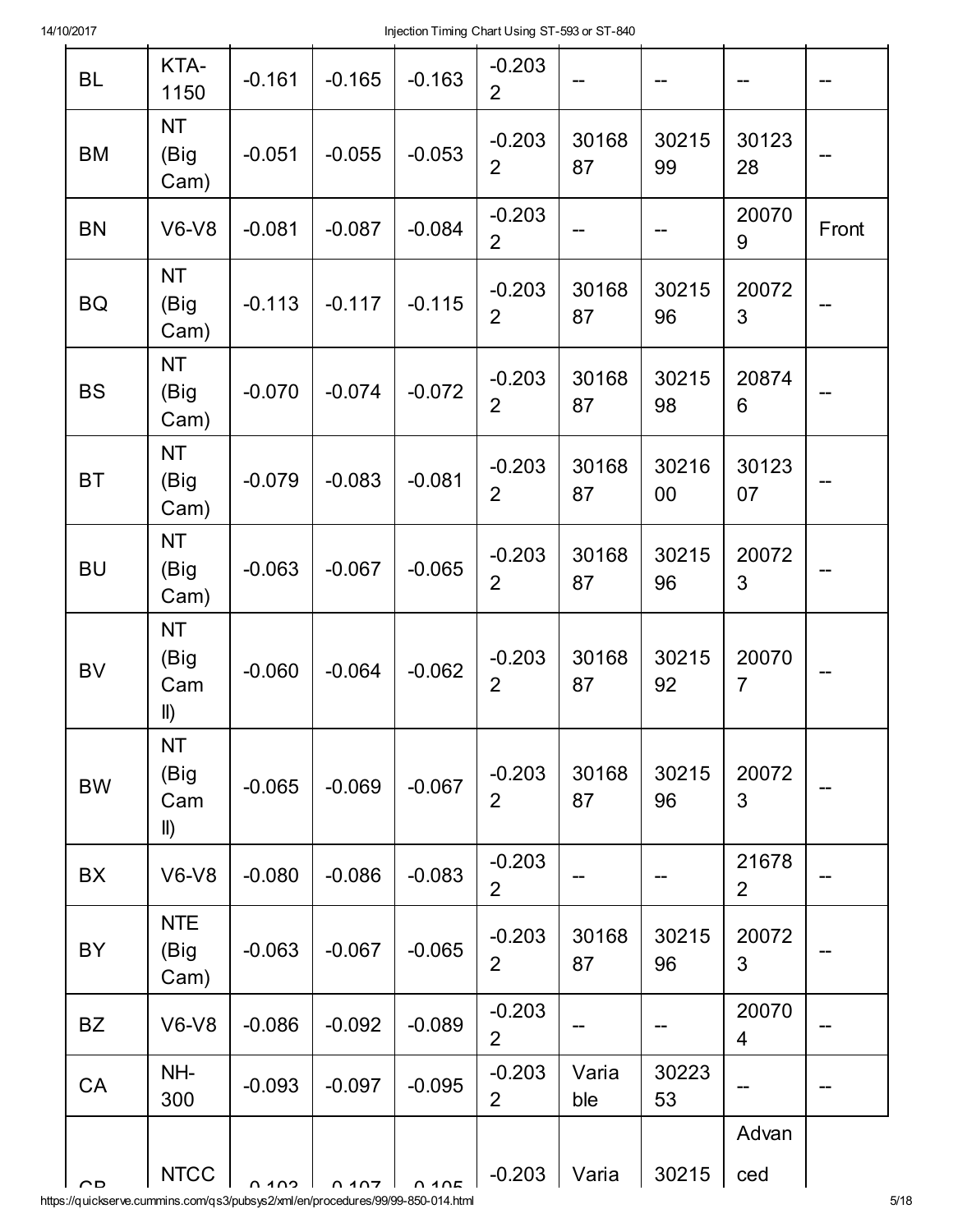| 14/10/2017 |                           |          |           |          | Injection Timing Chart Using ST-593 or ST-840 |               |                                                  |                                                                   |    |
|------------|---------------------------|----------|-----------|----------|-----------------------------------------------|---------------|--------------------------------------------------|-------------------------------------------------------------------|----|
| <b>UD</b>  | $-350$                    | $-0.103$ | $-U.$ IVI | $-U.1UJ$ | $\overline{2}$                                | ble           | 95                                               | Timin<br>$\mathsf g$<br>$-0.065$                                  |    |
| CC         | <b>NTCC</b><br>$-400$     | $-0.113$ | $-0.117$  | $-0.115$ | $-0.203$<br>$\overline{2}$                    | Varia<br>ble  | 30215<br>95                                      | 20071<br>$\overline{2}$<br>Advan<br>ced<br>Timin<br>g<br>$-0.062$ |    |
| CD         | <b>NT</b><br>(Big<br>Cam) | $-0.072$ | $-0.076$  | $-0.074$ | $-0.203$<br>$\overline{2}$                    | 30168<br>87   | 30215<br>97                                      | 20260<br>0                                                        |    |
| <b>CE</b>  | N-855<br>(Big<br>Cam)     | $-0.025$ | $-0.029$  | $-0.027$ | $-0.203$<br>$\overline{2}$                    | 30168<br>87   | 30216<br>01                                      | 69550                                                             |    |
| CF         | <b>NT</b>                 | $-0.036$ | $-0.040$  | $-0.038$ | $-0.203$<br>$\overline{2}$                    | 13880<br>8    | 30215<br>92                                      | 20070<br>$\overline{7}$                                           |    |
| CG         | <b>VTB</b>                | $-0.091$ | $-0.097$  | $-0.094$ | $-0.203$<br>$\overline{2}$                    |               |                                                  | 30004<br>92                                                       |    |
| <b>CH</b>  | <b>NT</b><br>(Big<br>Cam) | $-0.050$ | $-0.054$  | $-0.052$ | $-0.203$<br>$\overline{2}$                    | 30168<br>87   | 30216<br>01                                      |                                                                   |    |
| CI         | KT-<br>1150               | $-0.112$ | $-0.116$  | $-0.114$ | $-0.203$<br>$\overline{2}$                    | --            |                                                  | 20071<br>$\mathbf 1$                                              |    |
| $CJ***$    | <b>NT</b>                 | $-0.065$ | $-0.069$  | $-0.067$ | $-0.203$<br>$\overline{2}$                    | 13880<br>8    |                                                  | 20070<br>$\overline{7}$                                           |    |
| CK         | $10-$<br>Litre            | $-0.068$ | $-0.072$  | $-0.070$ | $-0.203$<br>$\overline{2}$                    | --            | 30099<br>53                                      |                                                                   | -- |
| CL         | KTA-<br>1150(<br>700)     | $-0.142$ | $-0.146$  | $-0.144$ | $-0.203$<br>$\overline{2}$                    |               |                                                  |                                                                   |    |
| CM         | <b>NTCC</b><br>$-300$     | $-0.098$ | $-0.102$  | $-0.100$ | $-0.203$<br>$\overline{2}$                    | Varia<br>ble  | 30223<br>57                                      | Advan<br>ced<br>Timin<br>g<br>$-0.060$                            |    |
|            | NTOM                      |          |           |          | n nnn                                         | $\frac{1}{2}$ | $\begin{array}{c}\n\mathbf{0.004F}\n\end{array}$ | Advan                                                             |    |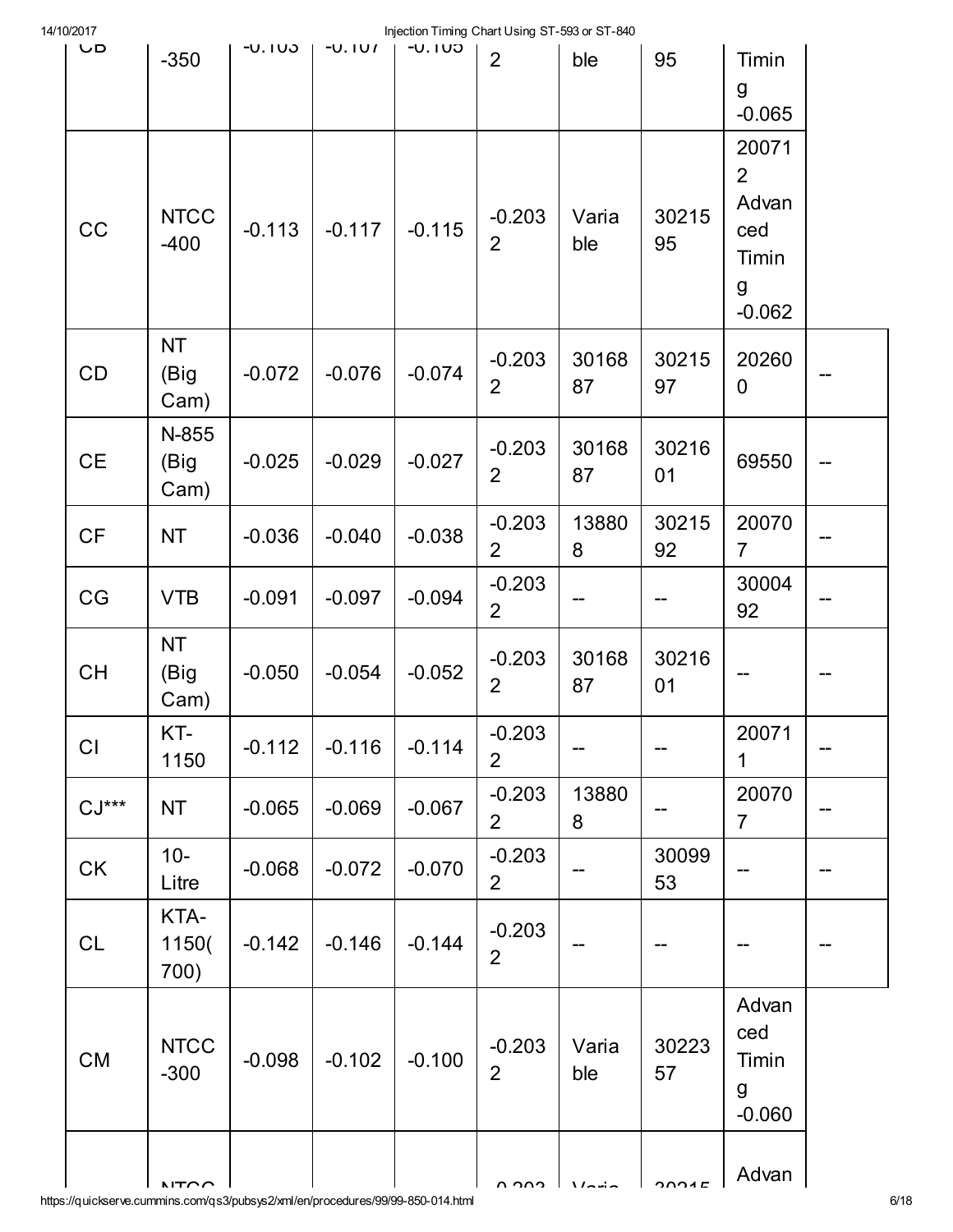| 14/10/2017 |  |
|------------|--|
|            |  |

| 10/2011<br>CN | <b>NIUU</b><br>$-300$ | $-0.103$      | $-0.107$      | $-0.105$                | injection i milling Chart Osing 31-353 or 31-640<br>-U.ZU3<br>$\overline{2}$ | varia<br>ble                                     | <b>JUZ15</b><br>99 | ced<br>Timin<br>g<br>$-0.065$                                     |  |
|---------------|-----------------------|---------------|---------------|-------------------------|------------------------------------------------------------------------------|--------------------------------------------------|--------------------|-------------------------------------------------------------------|--|
| $CO***$       | <b>NT</b>             | $-0.062$<br>4 | $-0.062$<br>8 | $-0.062$<br>6           | $-0.203$<br>$\overline{2}$                                                   | 13880<br>8                                       |                    | 69550                                                             |  |
| CP            | NTC-<br>475           | $-0.118$      | $-0.122$      | $-0.120$                | $-0.203$<br>$\overline{2}$                                                   | Varia<br>ble                                     | 30215<br>92        | 20070<br>$\overline{7}$<br>Advan<br>ced<br>Timin<br>g<br>$-0.060$ |  |
| CQ            | $V6-V8$               | $-0.110$      | $-0.116$      | $-0.113$                | $-0.203$<br>$\overline{2}$                                                   |                                                  |                    |                                                                   |  |
| <b>CR</b>     | <b>NTCC</b><br>$-350$ | $-0.108$      | $-0.112$      | $-0.110$                | $-0.203$<br>$\overline{2}$                                                   | Varia<br>ble                                     | 30216<br>01        | Advan<br>ced<br>Timin<br>g<br>$-0.067$                            |  |
| <b>CS</b>     | VTB-<br><b>OBV</b>    | $-0.108$      | $-0.114$      | $-0.111$                | $-0.203$<br>$\overline{2}$                                                   | <b>Must</b><br>use<br>30261<br>38<br>camg<br>ear |                    |                                                                   |  |
| <b>CT</b>     | N <sub>14</sub>       | $-0.071$      | $-0.075$      | $-0.073$                | $-0.203$<br>$\overline{2}$                                                   | 30168<br>87                                      | 30216<br>01        | Use<br>30223<br>41<br>cams<br>haft                                |  |
| CU            | KTA-<br>1150          | $-0.126$      | $-0.130$      | $-0.128$                | $-0.203$<br>$\overline{2}$                                                   |                                                  |                    | 30004<br>92                                                       |  |
| <b>CV</b>     | KTA-<br>2300          | $-0.151$      | $-0.155$      | $-0.153$                | $-0.203$<br>$\overline{2}$                                                   |                                                  |                    | --                                                                |  |
| CW            | VTA-<br>1710          | $-0.057$<br>5 | $-0.062$<br>5 | $-0.060$<br>$\mathbf 0$ | $-0.203$<br>$\overline{2}$                                                   |                                                  |                    | 30215<br>94                                                       |  |
| $\sim$        | L10,                  | סדח ח         | n non         | n non                   | $-0.203$                                                                     |                                                  | 30099              |                                                                   |  |

https://quickserve.cummins.com/qs3/pubsys2/xml/en/procedures/99/99-850-014.html 7/18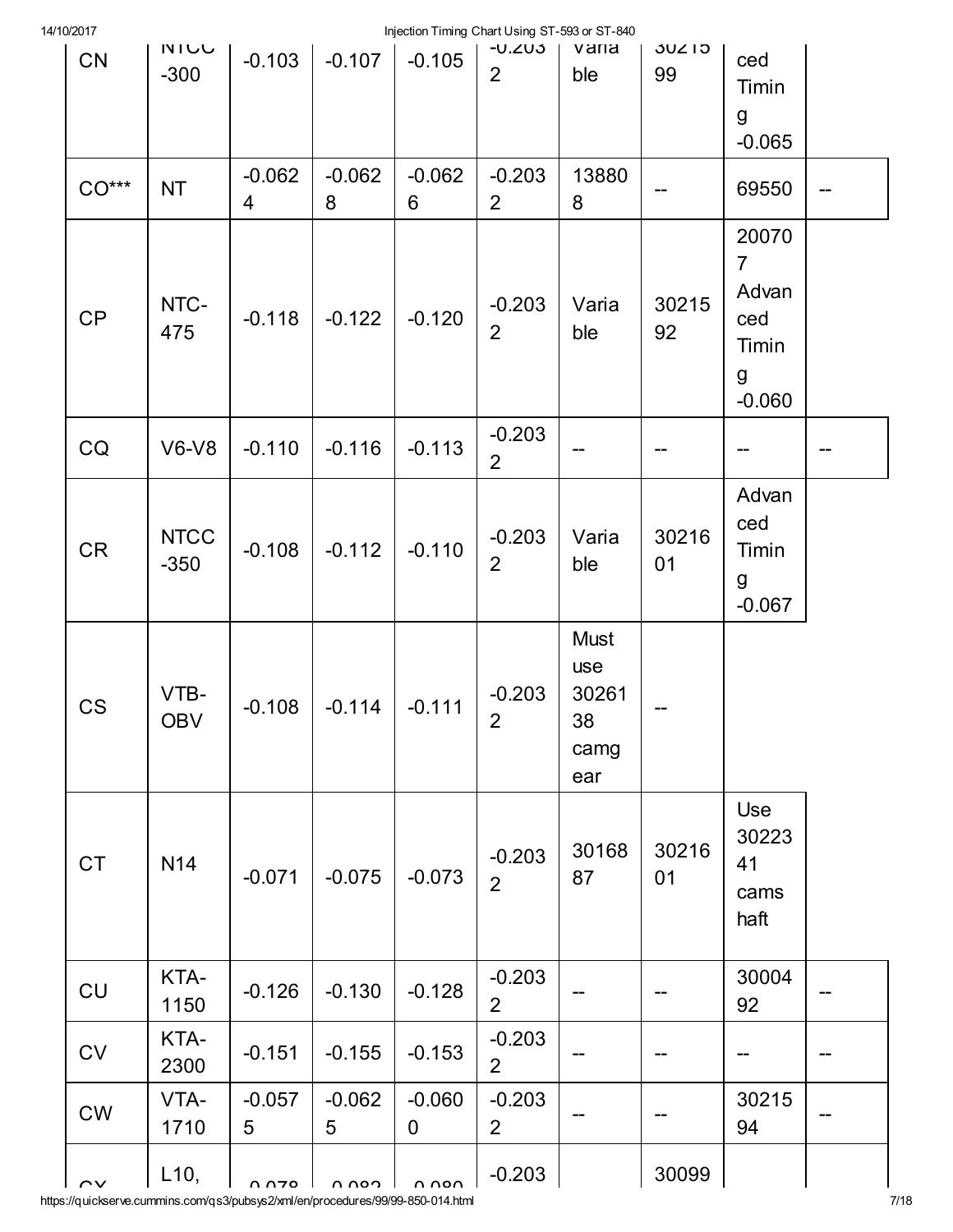| 1 <i>UI</i> 2017<br>いへ | 10<br>Litre                  | $-0.01$       | -∪.∪o∠        | INJECTION THING CHARLOSING 21-393 OF 21-640<br>$-0.000$ | $\overline{2}$             |    | 53                      |                          |       |
|------------------------|------------------------------|---------------|---------------|---------------------------------------------------------|----------------------------|----|-------------------------|--------------------------|-------|
| <b>CY</b>              | L10,<br>10<br>Litre          | $-0.073$      | $-0.077$      | $-0.075$                                                | $-0.203$<br>$\overline{2}$ |    | 30099<br>53             |                          |       |
| DA**                   | $V6-V8$                      | $-0.048$      | $-0.052$      | $-0.050$                                                | $-0.203$<br>$\overline{2}$ |    | S-313                   | --                       |       |
| DB**                   | $V6-V8$                      | $-0.059$      | $-0.063$      | $-0.061$                                                | $-0.203$<br>$\overline{2}$ |    | S-313                   | --                       |       |
| $DC**$                 | <b>V6-V8</b>                 | $-0.054$      | $-0.058$      | $-0.056$                                                | $-0.203$<br>$\overline{2}$ |    | S-313                   | --                       |       |
| $DD**$                 | <b>V6-V8</b>                 | $-0.060$      | $-0.064$      | $-0.062$                                                | $-0.203$<br>$\overline{2}$ |    | 20071<br>$\overline{7}$ |                          | Front |
| $DE**$                 | $V6-V8$                      | $-0.076$      | $-0.080$      | $-0.078$                                                | $-0.203$<br>$\overline{2}$ |    | 20071<br>$\overline{7}$ |                          | Front |
| $DF**$                 | $V6-V8$                      | $-0.063$      | $-0.067$      | $-0.065$                                                | $-0.203$<br>$\overline{2}$ | -- | S-313                   | $\overline{\phantom{m}}$ | --    |
| DG**                   | $V6-V8$                      | $-0.046$      | $-0.050$      | $-0.048$                                                | $-0.203$<br>$\overline{2}$ | -- | S-313                   | --                       | --    |
| DH**                   | $V6-V8$                      | $-0.069$<br>5 | $-0.072$<br>5 | $-0.071$                                                | $-0.203$<br>$\overline{2}$ |    |                         |                          |       |
| <b>DJ</b>              | VT-<br>555<br>(Small<br>Cam) | $-0.072$      | $-0.076$      | $-0.074$                                                | $-0.203$<br>$\overline{2}$ |    |                         |                          |       |
| DK**                   | VT-<br>504<br>(Big<br>Cam)   | $-0.100$      | $-0.104$      | $-0.102$                                                | $-0.203$<br>$\overline{2}$ |    |                         |                          |       |
| $DL**$                 | VT-<br>170<br>(Big<br>Cam)   | $-0.093$      | $-0.097$      | $-0.095$                                                | $-0.203$<br>$\overline{2}$ |    |                         |                          |       |
| DM**                   | $V-504$<br>(Big<br>Cam)      | $-0.085$      | $-0.089$      | $-0.087$                                                | $-0.203$<br>$\overline{2}$ |    |                         |                          |       |
|                        | VT-                          |               |               |                                                         | $-0.203$                   |    |                         |                          |       |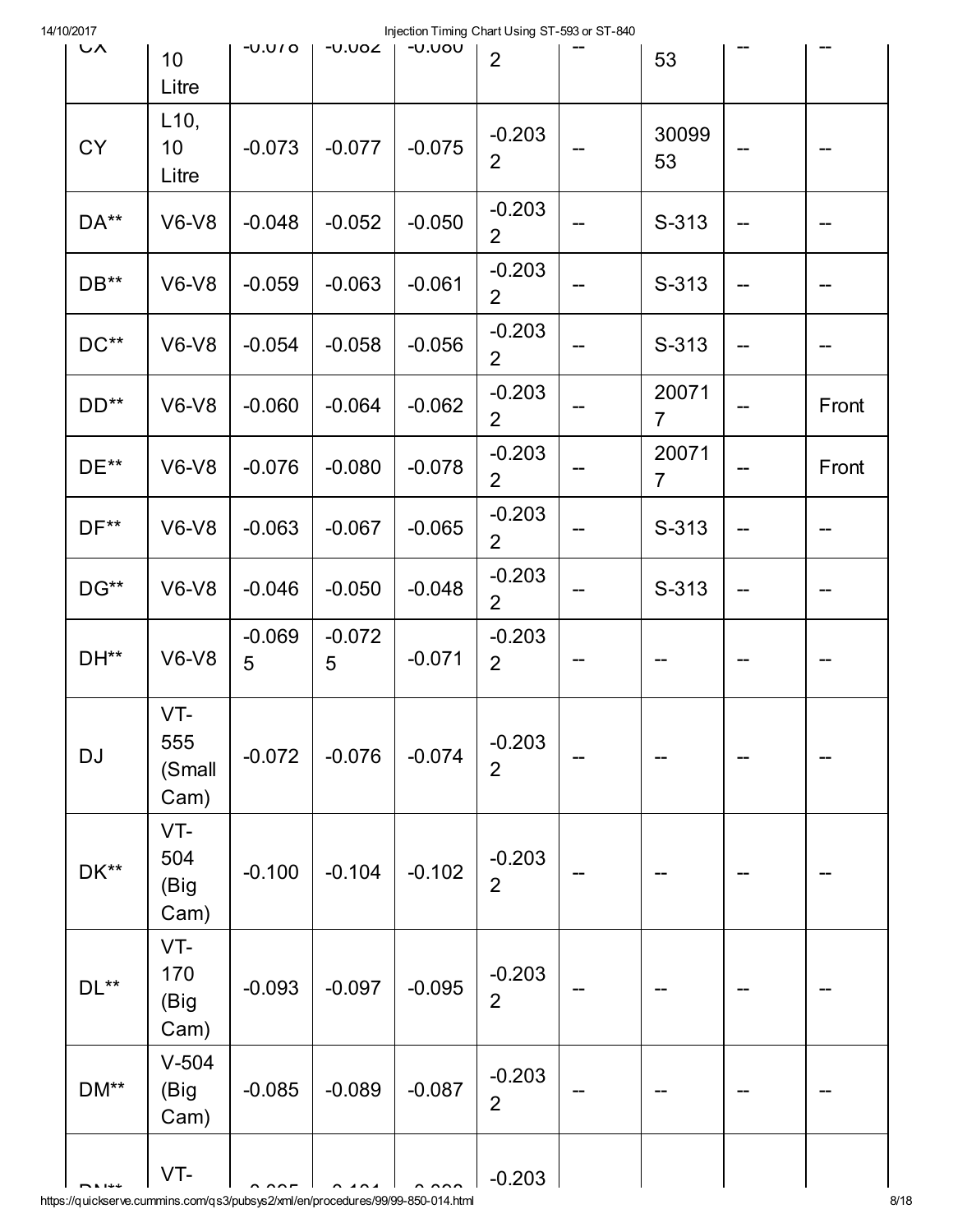| 14/10/2017 |
|------------|
|------------|

| 14/10/2017          |                                  |          |          | Injection Timing Chart Using ST-593 or ST-840 |                            |              |             |                                        |    |
|---------------------|----------------------------------|----------|----------|-----------------------------------------------|----------------------------|--------------|-------------|----------------------------------------|----|
| $UN^*$              | 225<br>(Big<br>Cam)              | $-0.095$ | $-0.101$ | $-0.098$                                      | $\overline{2}$             |              |             |                                        |    |
| $DP**$              | VT-<br>210<br>(Big<br>Cam)       | $-0.097$ | $-0.103$ | $-0.100$                                      | $-0.203$<br>$\overline{2}$ |              |             |                                        |    |
| DR**                | VT-<br>555                       | $-0.079$ | $-0.085$ | $-0.082$                                      | $-0.203$<br>$\overline{2}$ |              |             |                                        |    |
| DS**                | $V-504$<br>(Big<br>Cam)          | $-0.076$ | $-0.082$ | $-0.079$                                      | $-0.203$<br>$\overline{2}$ |              |             |                                        |    |
| $DT**$              | $V-504$                          | $-0.066$ | $-0.072$ | $-0.069$                                      | $-0.203$<br>$\overline{2}$ |              |             |                                        |    |
| DV**                | VT-<br>555<br>(Big<br>Cam)       | $-0.106$ | $-0.110$ | $-0.108$                                      | $-0.203$<br>$\overline{2}$ |              |             |                                        |    |
| <b>DW</b>           | VT-<br>555<br>(Big<br>Cam)       | $-0.086$ | $-0.090$ | $-0.088$                                      | $-0.203$<br>$\overline{2}$ |              |             |                                        |    |
| <b>FA</b>           | NTA1<br>4-350                    | $-0.107$ | $-0.111$ | $-0.109$                                      | $-0.203$<br>$\overline{2}$ | 30292<br>16  | 30216<br>01 |                                        | —— |
| <b>FB</b>           | NTA1<br>4-400                    | $-0.127$ | $-0.131$ | $-0.129$                                      | $-0.203$<br>$\overline{2}$ | 30232<br>16  | 30216<br>01 |                                        |    |
| <b>FC</b>           | L10,<br>10 <sup>°</sup><br>Litre | $-0.083$ | $-0.087$ | $-0.085$                                      | $-0.203$<br>$\overline{2}$ |              | 30308<br>94 |                                        |    |
| <b>FD</b>           | NTA1<br>4-400                    | $-0.144$ | $-0.148$ | $-0.146$                                      | $-0.203$<br>$\overline{2}$ | 30292<br>16  | 30215<br>96 |                                        |    |
| <b>FE</b>           | <b>NTCC</b><br>$-240$            | $-0.103$ | $-0.107$ | $-0.105$                                      | $-0.203$<br>$\overline{2}$ | Varia<br>ble | 30215<br>99 | Advan<br>ced<br>Timin<br>g<br>$-0.044$ |    |
| $\mathsf{FF}% _{0}$ | <b>83NT</b>                      |          |          |                                               |                            |              |             | <b>Not</b>                             |    |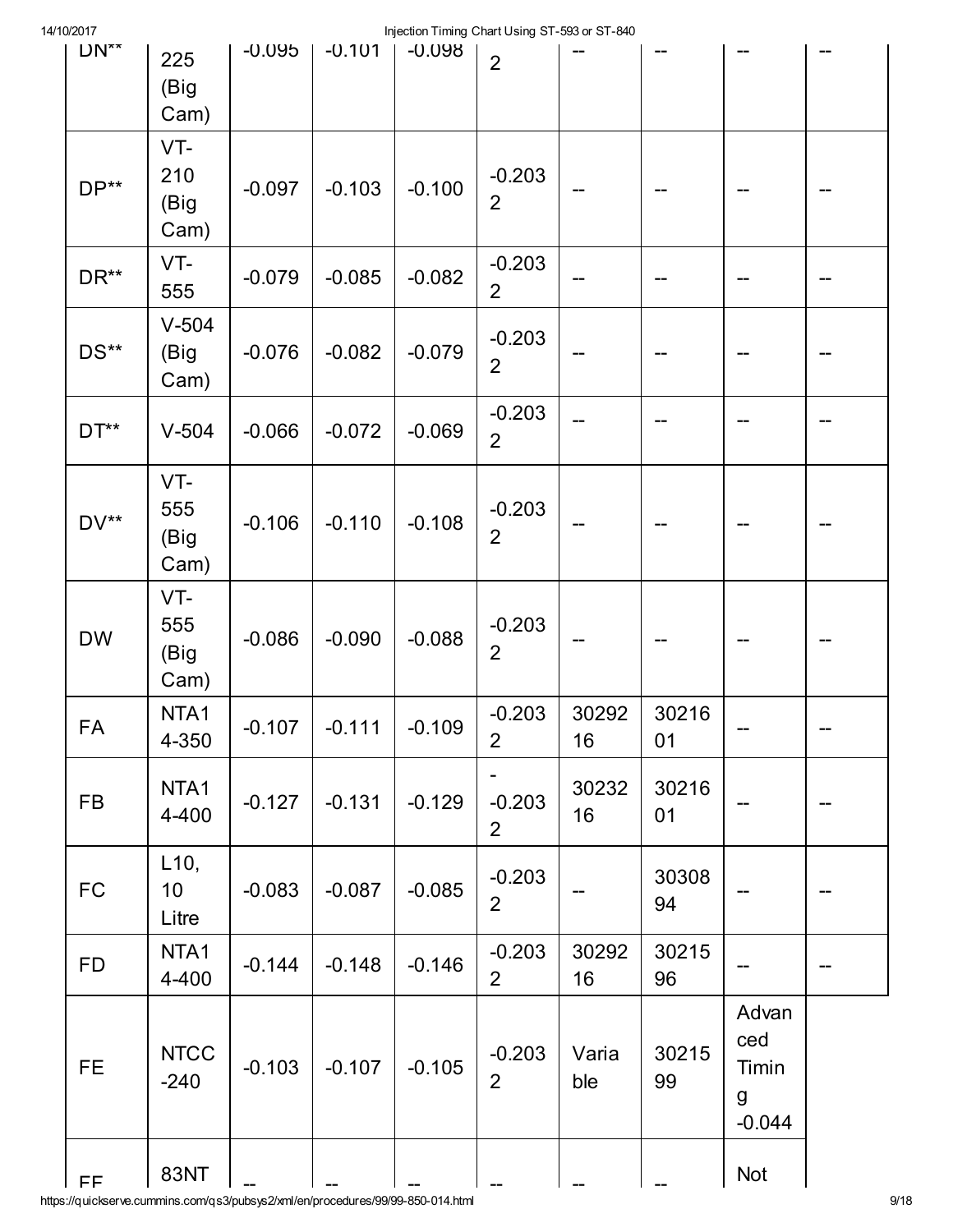| 1 U Z U I I             |                                  |          |                               | injection infinity Chart Oshig Or-333 or Or-040 |                            |              |             |                                        |      |
|-------------------------|----------------------------------|----------|-------------------------------|-------------------------------------------------|----------------------------|--------------|-------------|----------------------------------------|------|
| $\mathbf{r}=\mathbf{r}$ | 400                              |          |                               |                                                 |                            |              |             | Relea<br>sed                           |      |
| FG                      | <b>NTCC</b><br>$-400$            | $-0.123$ | $-0.127$                      | $-0.125$                                        | $-0.203$<br>$\overline{2}$ | Varia<br>ble | 30215<br>96 | Advan<br>ced<br>Timin<br>g<br>$-0.065$ |      |
| FH                      | <b>NTCC</b><br>$-350$            | $-0.118$ | $-0.122$                      | $-0.120$                                        | $-0.203$<br>$\overline{2}$ | Varia<br>ble | 30215<br>92 | Advan<br>ced<br>Timin<br>g<br>$-0.067$ |      |
| F1                      | NTC-<br>400                      | $-0.069$ | $-0.072$                      | $-0.070$                                        | $-0.203$<br>$\overline{2}$ | 30168<br>87  | 30216<br>01 |                                        |      |
| <b>FJ</b>               | L10,<br>10<br>Litre              | $-0.080$ | $-0.084$                      | $-0.082$                                        | $-0.203$<br>$\overline{2}$ |              | 30099<br>48 |                                        | Rear |
| <b>FK</b>               | <b>N14</b>                       | $-0.125$ | $-0.129$                      | $-0.127$                                        | $-0.203$<br>$\overline{2}$ | 30232<br>16  |             |                                        |      |
| FL.                     | <b>NTCC</b><br>$-300$            | $-0.108$ | $-0.112$                      | $-0.110$                                        | $-0.203$<br>$\overline{2}$ | Varia<br>ble | 30216<br>01 | Advan<br>ced<br>Timin<br>g<br>$-0.048$ |      |
| <b>FM</b>               | N14                              | $-0.134$ | $-0.138$                      | $-0.136$                                        | $-0.203$<br>$\overline{2}$ | 30292<br>16  | 30215<br>92 |                                        |      |
| <b>FN</b>               | L10,<br>10 <sub>1</sub><br>Litre | $-0.094$ | $-0.096$                      | $-0.095$                                        | $-0.203$<br>$\overline{2}$ |              | 30308<br>93 |                                        | Rear |
| <b>FO</b>               | L10,<br>10<br>Litre              | $-0.096$ | $-0.100$                      | $-0.098$                                        | $-0.203$<br>$\overline{2}$ |              | 30099<br>49 |                                        | Rear |
| <b>FP</b>               | Small<br>Vee                     | $-0.050$ | $-0 - 0.05$<br>$\overline{4}$ | $-0 - 0.05$<br>$\overline{2}$                   | $-0.203$<br>$\overline{2}$ |              | 20071<br>6  |                                        |      |
| FQ                      | <b>NTCC</b><br>$-475$            |          |                               |                                                 |                            |              |             | <b>Not</b><br>Relea<br>sed             |      |
|                         | L10,                             |          |                               |                                                 | גּחר ח                     |              | טטטט        |                                        |      |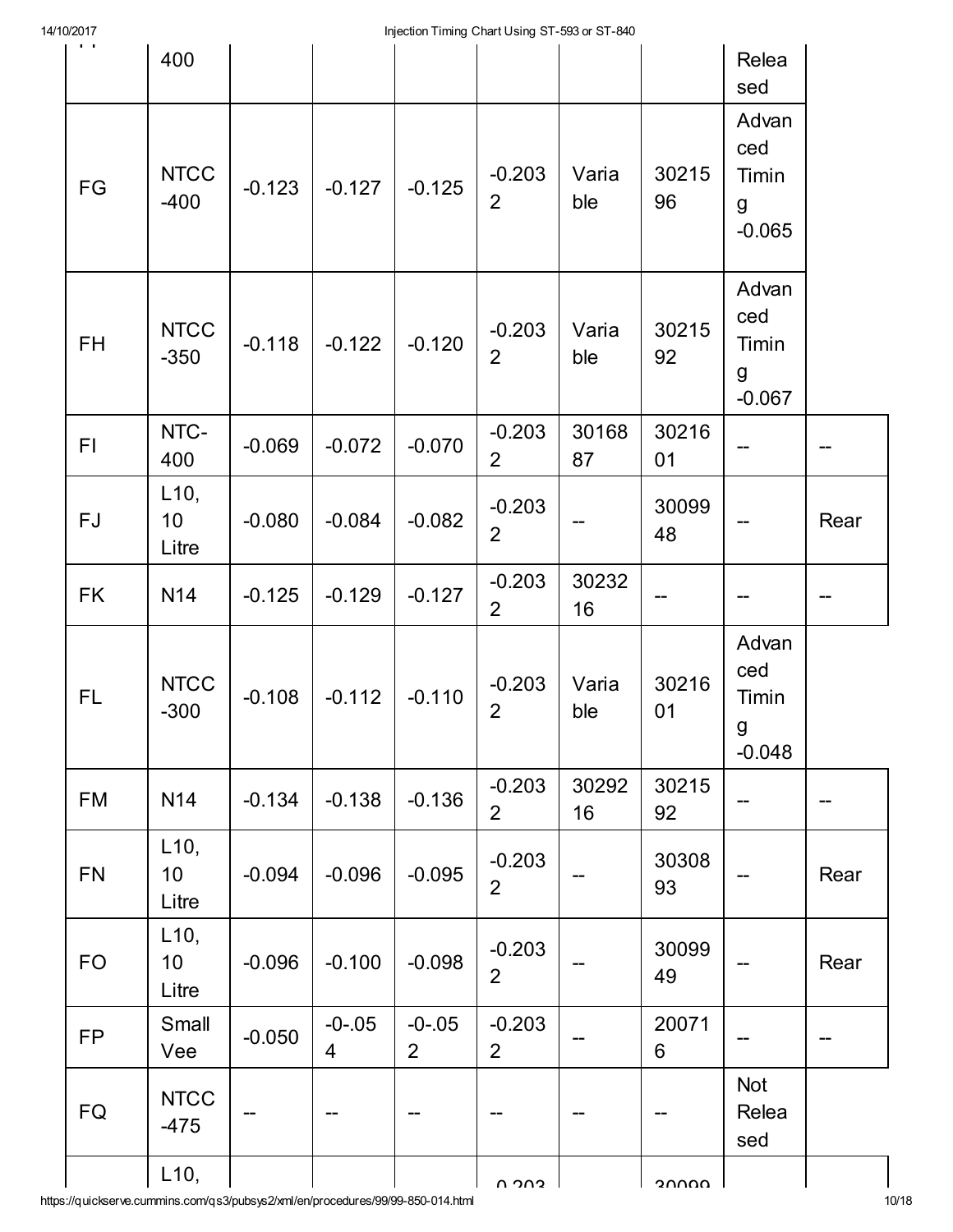| 10/2017   |                                       |          |          | Injection Timing Chart Using ST-593 or ST-840 |                               |              |             |                                        |  |
|-----------|---------------------------------------|----------|----------|-----------------------------------------------|-------------------------------|--------------|-------------|----------------------------------------|--|
| <b>FR</b> | 10 <sup>1</sup><br>Litre              | $-0.101$ | $-0.105$ | $-0.103$                                      | $U - U - U$<br>$\overline{2}$ |              | งบบฮฮ<br>48 |                                        |  |
| <b>FS</b> | L10,<br>10 <sup>°</sup><br>Litre      | $-0.088$ | $-0.092$ | $-0.090$                                      | $-0.203$<br>$\overline{2}$    |              | 30099<br>53 |                                        |  |
| FT.       | NTTA-<br>855                          | $-0.114$ | $-0.118$ | $-0.116$                                      | $-0.203$<br>$\overline{2}$    | Varia<br>ble | 30215<br>93 |                                        |  |
| <b>FU</b> | NTC-<br>400                           | $-0.054$ | $-0.058$ | $-0.056$                                      | $-0.203$<br>$\overline{2}$    | 13380<br>8   | 30216<br>00 |                                        |  |
| <b>FV</b> | NTA1<br>4-300                         | $-0.116$ | $-0.120$ | $-0.118$                                      | $-0.203$<br>$\overline{2}$    |              | 30216<br>01 |                                        |  |
| <b>FW</b> | NTA1<br>4-350                         | $-0.134$ | $-0.138$ | $-0.136$                                      | $-0.203$<br>$\overline{2}$    |              | 30215<br>95 |                                        |  |
| <b>FX</b> | NTA1<br>4-450                         | $-0.154$ | $-0.158$ | $-0.156$                                      | $-0.203$<br>$\overline{2}$    |              | 30215<br>95 |                                        |  |
| <b>FY</b> | NTA1<br>4-450                         | $-0.124$ | $-0.128$ | $-0.126$                                      | $-0.203$<br>$\overline{2}$    |              | 30215<br>92 |                                        |  |
| <b>FZ</b> | NH-<br>855-C                          | $-0.073$ | $-0.077$ | $-0.075$                                      | $-0.203$<br>$\overline{2}$    |              | 30215<br>97 |                                        |  |
| <b>GA</b> | NH-<br>855-R                          | $-0.030$ | $-0.034$ | $-0.032$                                      | $-0.203$<br>$\overline{2}$    | 30369<br>39  | 30215<br>92 |                                        |  |
| <b>GB</b> | <b>NHHT</b><br>CC-<br>350/3<br>$00\,$ | $-0.123$ | $-0.127$ | $-0.125$                                      | $-0.203$<br>$\overline{2}$    | Varia<br>ble | 30215<br>96 | Advan<br>ced<br>Timin<br>g<br>$-0.065$ |  |
| GC        | NH-<br>855                            | $-0.056$ | $-0.060$ | $-0.058$                                      | $-0.203$<br>$\overline{2}$    |              | 30216<br>00 |                                        |  |
| GD        | $L-10$                                | $-0.103$ | $-0.107$ | $-0.105$                                      | $-0.203$<br>$\overline{2}$    |              | 30099<br>49 |                                        |  |
| <b>GE</b> | NT-<br>855                            | $-0.063$ | $-0.067$ | $-0.065$                                      | $-0.203$<br>$\overline{2}$    | 30168<br>87  | 30215<br>95 |                                        |  |
| <b>GF</b> | NT-<br>855                            | $-0.071$ | $-0.075$ | $-0.073$                                      | $-0.203$<br>$\overline{2}$    | 30168<br>87  | 30215<br>94 |                                        |  |
| GG        | NT-                                   | $-0.083$ | $-0.087$ | $-0.085$                                      | $-0.203$                      | 30168        | 30223       | <b>Not</b><br>Relea                    |  |
|           | 855                                   |          |          |                                               | $\overline{2}$                | 87           | 53          | sed                                    |  |

https://quickserve.cummins.com/qs3/pubsys2/xml/en/procedures/99/99-850-014.html 11/18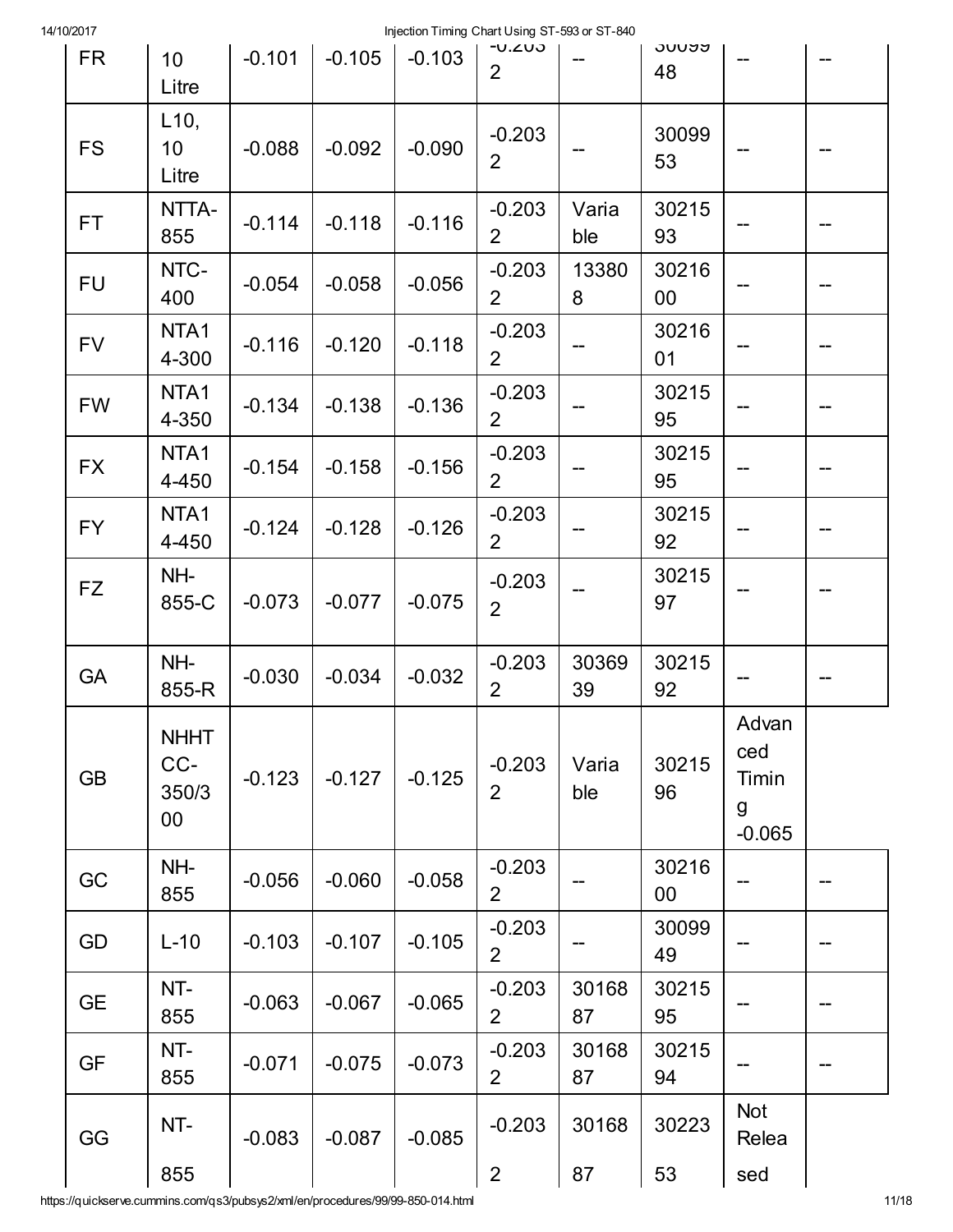| <b>GH</b> | NH-<br>855                    | $-0.088$ | $-0.092$ | $-0.090$ | $-0.203$<br>$\overline{2}$ | 30168<br>87 | 30223<br>52 | --                                        | --    |
|-----------|-------------------------------|----------|----------|----------|----------------------------|-------------|-------------|-------------------------------------------|-------|
| GI        | $L-10$                        | $-0.084$ | $-0.088$ | $-0.086$ | $-0.203$<br>$\overline{2}$ |             | 30308<br>95 |                                           |       |
| GJ        | NH-<br>855                    | $-0.101$ | $-0.105$ | $-0.103$ | $-0.203$<br>$\overline{2}$ | 30168<br>87 | 30215<br>94 | <b>Not</b><br>Relea<br>sed                |       |
| GK        | NT-<br>855                    | $-0.078$ | $-0.082$ | $-0.080$ | $-0.203$<br>$\overline{2}$ | 30168<br>87 | 30215<br>94 |                                           |       |
| GL        | NH-<br>855                    | $-0.130$ | $-0.134$ | $-0.132$ | $-0.203$<br>$\overline{2}$ | 30369<br>39 | 30246<br>97 | <b>Not</b><br>Relea<br>sed                |       |
| <b>GM</b> | NT-<br>855                    | $-0.099$ | $-0.103$ | $-0.101$ | $-0.203$<br>$\overline{2}$ | 30369<br>39 | 30216<br>01 |                                           |       |
| <b>GN</b> | L10                           | $-0.076$ | $-0.080$ | $-0.078$ | $-0.203$<br>$\overline{2}$ |             | 30308<br>93 |                                           |       |
| GO        | NT-<br>400                    | $-0.210$ | $-0.214$ | $-0.212$ | $-0.203$<br>$\overline{2}$ | 30168<br>87 | 30216<br>01 | Ref:<br><b>CPL</b><br>911&<br>967-<br>ECI |       |
| GP        | L10                           | $-0.071$ | $-0.075$ | $-0.073$ | $-0.203$<br>$\overline{2}$ |             | 30099<br>48 |                                           | Front |
| GQ        | <b>KTTA</b><br>50             | $-0.177$ | $-0.181$ | $-0.179$ | $-0.203$<br>$\overline{2}$ |             | S-302       |                                           |       |
| <b>GR</b> | <b>88NT</b><br>855            | $-0.136$ | $-0.140$ | $-0.138$ | $-0.203$<br>$\overline{2}$ | 30369<br>39 | 30215<br>94 |                                           |       |
| <b>GS</b> | <b>88NT</b><br>855            | $-0.131$ | $-0.135$ | $-0.133$ | $-0.203$<br>$\overline{2}$ | 30369<br>39 | 30215<br>92 |                                           |       |
| GT        | L10                           | $-0.074$ | $-0.078$ | $-0.076$ | $-0.203$<br>$\overline{2}$ | --          | 30099<br>48 |                                           |       |
| GU        | NTA8<br>$55-G$                | $-0.105$ | $-0.107$ | $-0.106$ | $-0.203$<br>$\overline{2}$ |             | 30215<br>94 |                                           |       |
| <b>GW</b> | NTA8<br>$55 -$<br>G/SS/<br>GC | $-0.105$ | $-0.109$ | $-0.107$ | $-0.203$<br>$\overline{2}$ | 30369<br>39 | 30215<br>94 |                                           |       |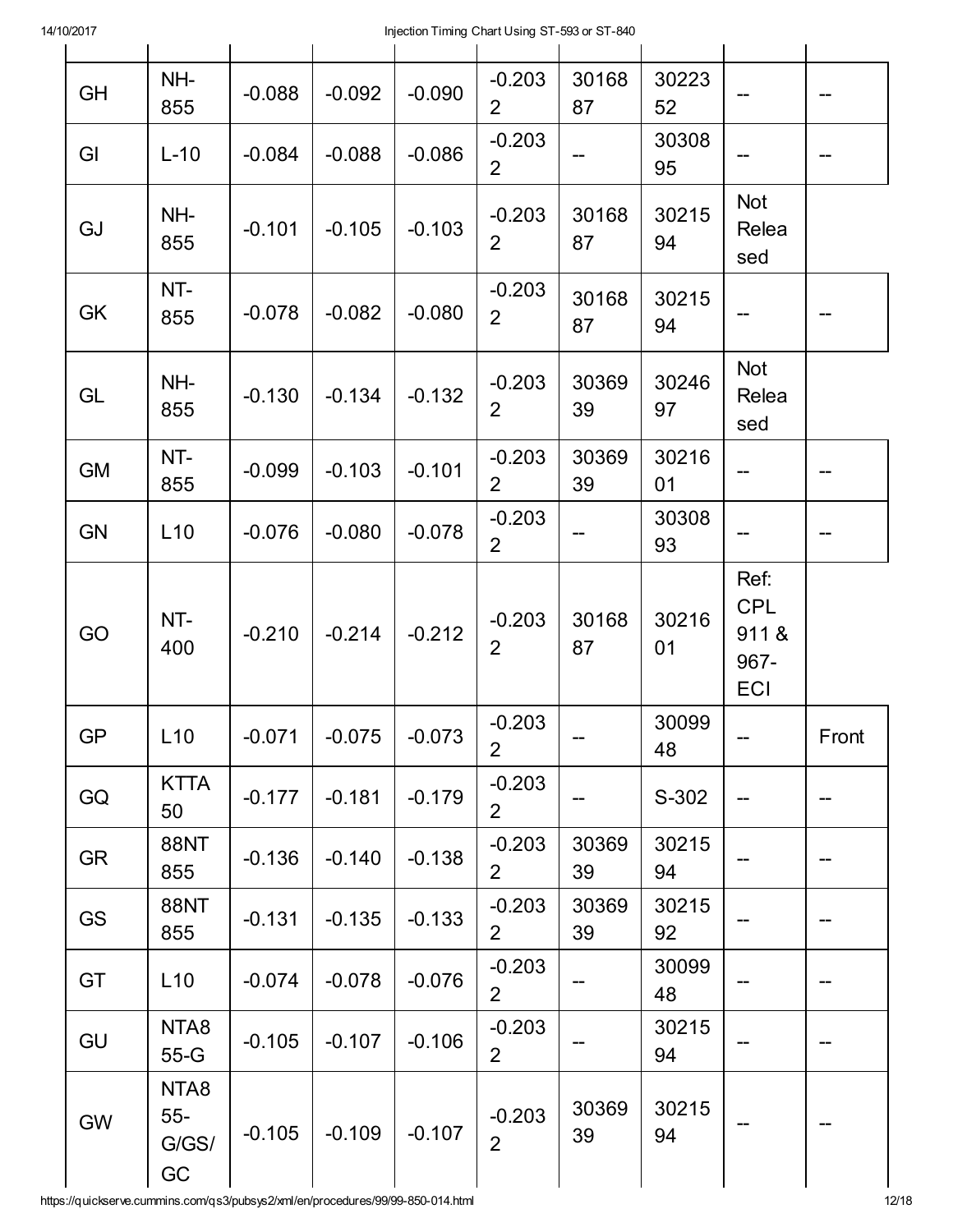| <b>GX</b> | LTA1<br>0             | $-0.140$ | $-0.144$ | $-0.142$ | $-0.203$<br>$\overline{2}$ |             | 30308<br>95 | ECI |       |
|-----------|-----------------------|----------|----------|----------|----------------------------|-------------|-------------|-----|-------|
| GY        | <b>KTAA</b><br>$19-C$ | $-0.172$ | $-0.176$ | $-0.174$ | $-0.203$<br>$\overline{2}$ |             | 20070<br>9  |     |       |
| GZ        | L10                   | $-0.086$ | $-0.090$ | $-0.088$ | $-0.203$<br>$\overline{2}$ |             | 30099<br>53 |     | Front |
| HA        | L10                   | $-0.175$ | $-0.179$ | $-0.177$ | $-0.203$<br>$\overline{2}$ |             | 30308<br>93 |     | Front |
| <b>HB</b> | L10                   | $-0.098$ | $-0.102$ | $-0.100$ | $-0.203$<br>$\overline{2}$ |             | 30308<br>95 |     | Front |
| HC        | K19                   | $-0.173$ | $-0.177$ | $-0.175$ | $-0.203$<br>$\overline{2}$ |             | 20070<br>9  |     |       |
| HD        | V903                  | $-0.107$ | $-0.113$ | $-0.110$ | $-0.203$<br>$\overline{2}$ |             | 30637<br>34 |     |       |
| <b>HE</b> | <b>KH38</b>           | $-0.198$ | $-0.202$ | $-0.200$ | $-0.203$<br>2 <sup>1</sup> |             | S-302       |     |       |
| <b>HF</b> | Fleet<br>285          | $-0.093$ | $-0.097$ | $-0.095$ | $-0.203$<br>$\overline{2}$ | 30308<br>93 | 30223<br>52 |     |       |
| HG        | N855                  | $-0.034$ | $-0.038$ | $-0.036$ | $-0.203$<br>$\overline{2}$ | 30168<br>87 | 30215<br>98 |     |       |
| HH        | 88<br><b>BCM</b>      | $-0.102$ | $-0.106$ | $-0.104$ | $-0.203$<br>$\overline{2}$ | 30308<br>93 | 30216<br>01 |     |       |
| HI        | NTC-<br>444           | $-0.093$ | $-0.097$ | $-0.095$ | $-0.203$<br>2 <sup>1</sup> | 30168<br>87 | 30376<br>33 |     |       |
| HJ        | L10                   | $-0.078$ | $-0.082$ | $-0.080$ | $-0.203$<br>$\overline{2}$ |             | 30099<br>49 |     | Front |
| HK        | L10                   | $-0.080$ | $-0.084$ | $-0.082$ | $-0.203$<br>$\overline{2}$ |             | 30308<br>93 |     | Front |
| <b>HL</b> | 91NT                  | $-0.277$ | $-0.281$ | $-0.279$ | $-0.203$<br>$\overline{2}$ | 30643<br>22 | 30216<br>01 |     |       |
| HM        | L10                   | $-0.197$ | $-0.201$ | $-0.199$ | $-0.203$<br>$\overline{2}$ |             | 30099<br>53 |     |       |
| <b>HN</b> | L10                   | $-0.144$ | $-0.148$ | $-0.146$ | $-0.203$<br>$\overline{2}$ |             | 30308<br>95 |     | Rear  |
|           | NH-                   |          |          |          | $-0.203$                   | 30369       | 30216       |     |       |
| HO        | <b>CELE</b>           | $-0.162$ | $-0.166$ | $-0.164$ | $\overline{2}$             | 39          | 01          |     |       |

https://quickserve.cummins.com/qs3/pubsys2/xml/en/procedures/99/99-850-014.html 13/18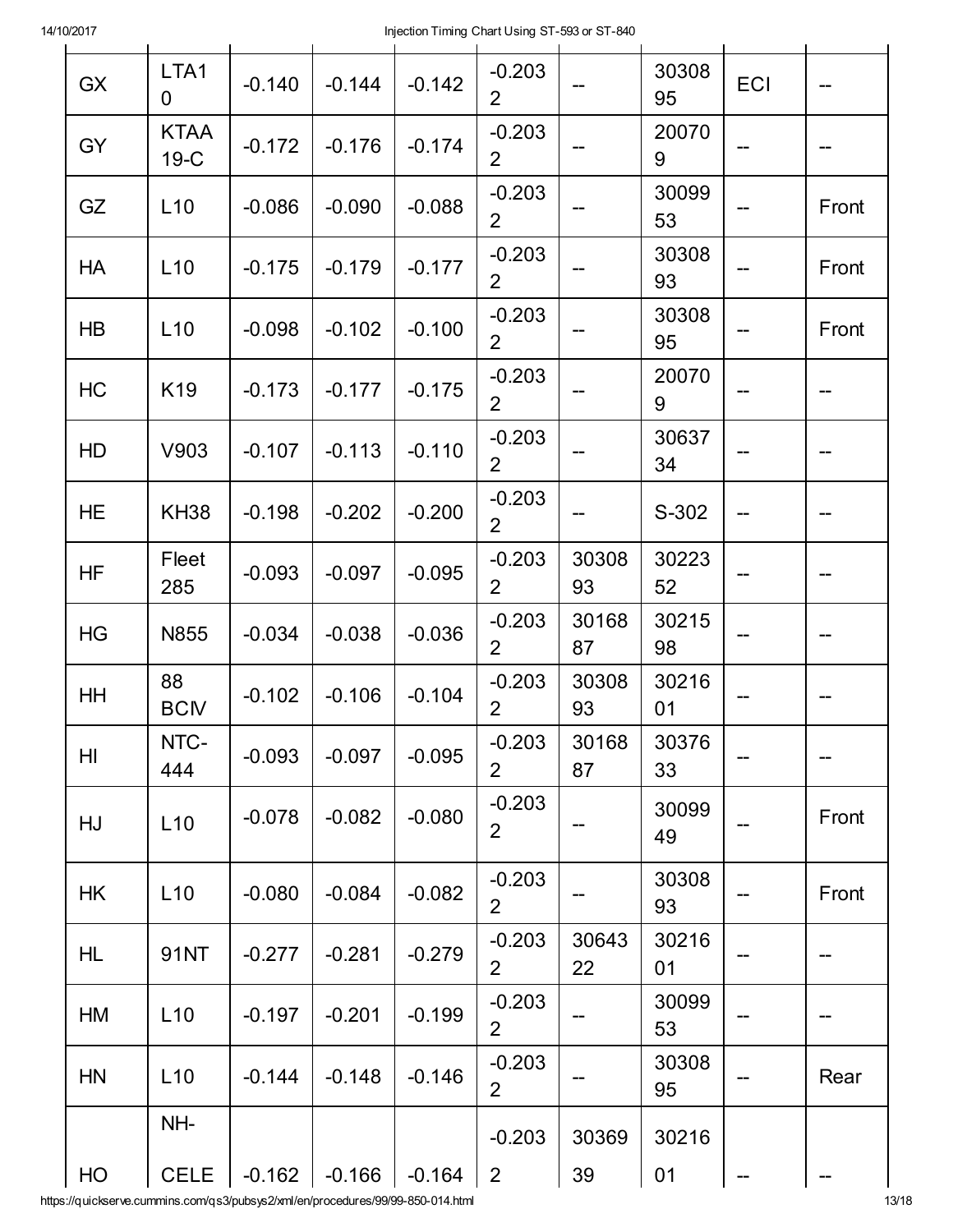| 1 U Z U I I    |                                 |            |             | injection riming Chart Osing Or-030 or Or-040 |                            |             |                                  |      |
|----------------|---------------------------------|------------|-------------|-----------------------------------------------|----------------------------|-------------|----------------------------------|------|
|                | <b>CT</b>                       |            |             |                                               |                            |             |                                  |      |
| H <sub>P</sub> | 88NT-<br>Fleet<br>350           | $-0.126$   | $-0.130$    | $-0 - 12$<br>8                                | $-0.203$<br>$\overline{2}$ | 30369<br>39 | 30216<br>01                      |      |
| HG             | KTA3<br>$8-G3$                  | $-0.191$   | $-0.195$    | $-0.193$                                      | $-0.203$<br>$\overline{2}$ |             | 20070<br>6(L.B.<br>$\mathcal{Y}$ |      |
| <b>HR</b>      | KTA5<br>0                       | $-0.181$   | $-0.185$    | $-0.183$                                      | $-0.203$<br>$\overline{2}$ |             | S-302                            |      |
| <b>HS</b>      | <b>NT85</b><br>5                | $-0.133$   | $-0.137$    | $-0.135$                                      | $-0.203$<br>$\overline{2}$ | 30369<br>39 | 30215<br>94                      |      |
| HT             | <b>NT85</b><br>5                | $-0.262$   | $-0.268$    | $-0.264$                                      | $-0.203$<br>$\overline{2}$ |             | 30246<br>97                      |      |
| HU             | <b>NT85</b><br>5                | $-0.178$   | $-0.182$    | $-0.180$                                      | $-0.203$<br>$\overline{2}$ |             | 30215<br>95                      |      |
| HV             | 91NT                            | $-0.172$   | $-0.176$    | $-0.174$                                      | $-0.203$<br>$\overline{2}$ | 30663<br>37 | 30215<br>94                      |      |
| <b>HW</b>      | Fleet<br>300                    | $-0.096$   | $-0.099$    | $-0.098$                                      | $-0.203$<br>$\overline{2}$ | 30369<br>39 | 30215<br>99                      |      |
| <b>HX</b>      | <b>NT85</b><br>5                | $-0.170$   | $-0.174$    | $-0.172$                                      | $-0.203$<br>$\overline{2}$ |             | 30216<br>01                      |      |
| HY             | L <sub>10</sub>                 | $-0.204$   | $-0.206$    | $-0.205$                                      | $-0.203$<br>$\overline{2}$ |             | 30308<br>94                      | Rear |
| HZ             | L10<br><b>CELE</b><br><b>CT</b> | $-0.233$   | $-0.237$    | $-0.235$                                      | $-0.203$<br>2              |             | 30308<br>93                      | Rear |
| IA             | NTA8<br>$55-A$                  | $-0.094$   | $-0.096$    | $-0.095$                                      | $-0.203$<br>$\overline{2}$ | 30168<br>87 | 30215<br>93                      |      |
| IB             | LTA1<br>$0-G$                   | $-0.094$   | $-0.098$    | $-0.096$                                      | $-0.203$<br>$\overline{2}$ |             | 30099<br>48                      | Rear |
| IC             | KTA-<br>38                      | $-0.184$   | $-0.188$    | $-0.186$                                      | $-0.203$<br>$\overline{2}$ |             | 20070<br>8                       | --   |
| ID             | <b>GLTA</b><br>$10 -$<br>240    | $17^\circ$ | <b>BTDC</b> |                                               |                            |             | 30099<br>53                      |      |
| IE             | NTA-<br>400C                    | $-0.084$   | $-0.086$    | $-0.085$                                      | $-0.203$<br>$\overline{2}$ | 30168<br>87 | 30223<br>52                      |      |

https://quickserve.cummins.com/qs3/pubsys2/xml/en/procedures/99/99-850-014.html 14/18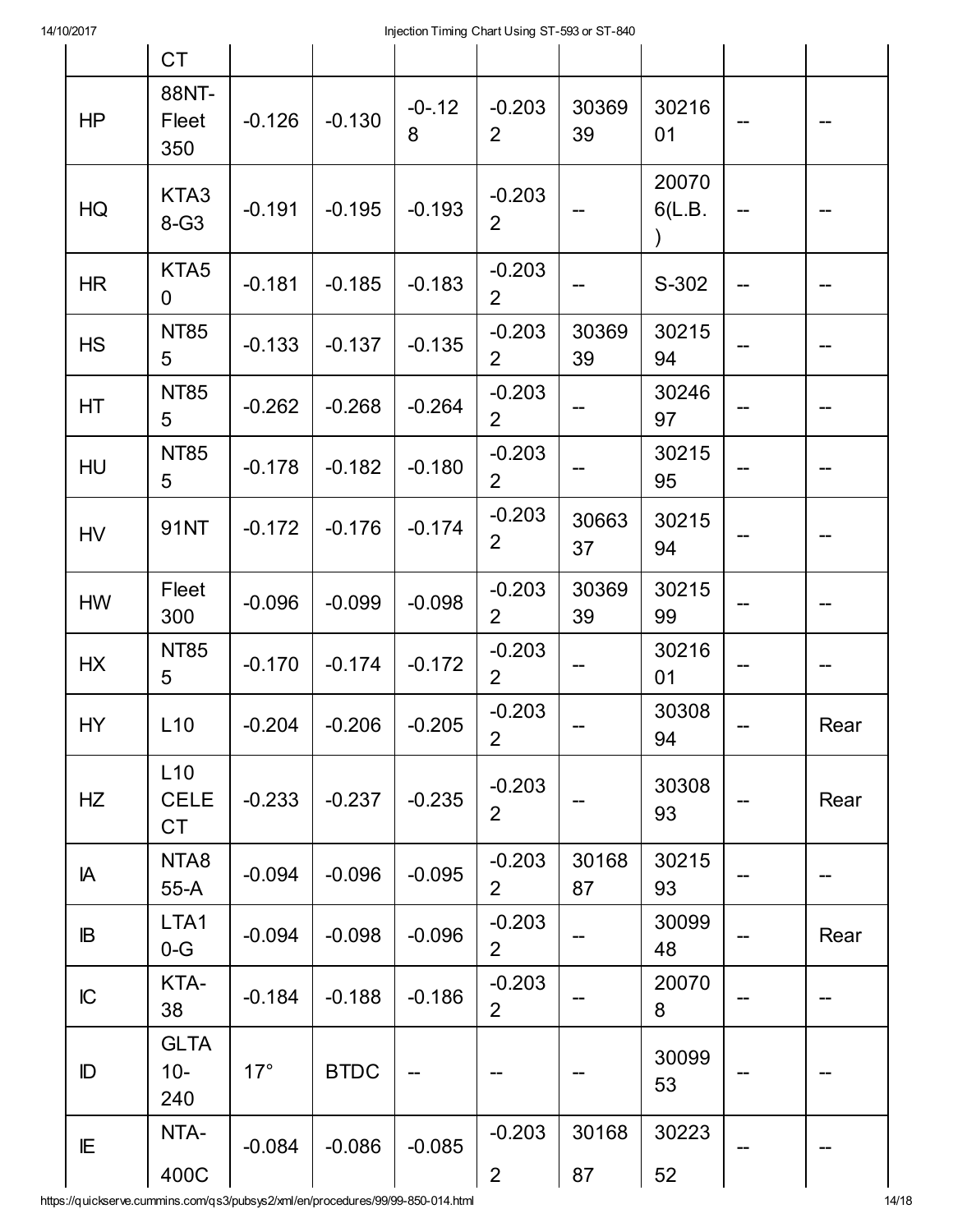| $\ensuremath{\mathop{\textsf{IF}}\nolimits}$ | KTA1<br>$9-C$     | $-0.167$ | $-0.169$ | $-0.168$ | $-0.203$<br>2 <sup>1</sup> | 30608<br>97 |             |             |       |
|----------------------------------------------|-------------------|----------|----------|----------|----------------------------|-------------|-------------|-------------|-------|
| IG                                           | V903(<br>600)     | $-0.118$ | $-0.124$ | $-0.121$ | $-0.203$<br>$\overline{2}$ |             | 30637<br>34 |             |       |
| $\mathbb H$                                  | N14               | $-0.376$ | $-0.378$ | $-0.377$ | $-0.203$<br>$\overline{2}$ | 30741<br>74 | 30246<br>97 |             |       |
| $\mathbf{I}$                                 | N14               | $-0.147$ | $-0.149$ | $-0.148$ | $-0.203$<br>$\overline{2}$ | 30552<br>80 | 30216<br>01 | See<br>**** |       |
| $\bigcup$                                    | N14               | $-0.350$ | $-0.352$ | $-0.351$ | $-0.203$<br>$\overline{2}$ | 30750<br>47 | 30376<br>33 |             |       |
| $\mathbb K$                                  | N14               | $-0.153$ | $-0.155$ | $-0.154$ | $-0.203$<br>$\overline{2}$ | 30663<br>37 | 30223<br>53 |             | --    |
| L                                            | L10               | $-0.139$ | $-0.143$ | $-0.141$ | $-0.203$<br>$\overline{2}$ |             | 30099<br>48 |             | Front |
| IM                                           | N14               | $-0.312$ | $-0.314$ | $-0.313$ | $-0.203$<br>$\overline{2}$ | 30750<br>53 | 30246<br>97 |             |       |
| $\mathbb N$                                  | N14               | $-0.247$ | $-0.253$ | $-0.250$ | $-0.203$<br>$\overline{2}$ | 30724<br>19 | 30216<br>01 |             |       |
| IO                                           | L10               | $-0.143$ | $-0.147$ | $-0.145$ | $-0.203$<br>$\overline{2}$ |             | 30099<br>53 |             |       |
| $\mathsf{P}$                                 | N14               | $-0.340$ | $-0.342$ | $-0.341$ | $-0.203$<br>$\overline{2}$ | 30750<br>53 | 30215<br>95 |             |       |
| IQ                                           | <b>KV04</b><br>84 | $-0.204$ | $-0.210$ | $-0.207$ | $-0.203$<br>$\overline{2}$ |             |             |             |       |
| $\mathbb{R}$                                 | <b>KV04</b><br>83 | $-0.189$ | $-0.195$ | $-0.192$ | $-0.203$<br>$\overline{2}$ | --          |             |             | --    |
| <b>IS</b>                                    | NTA-<br>855       | $-0.089$ | $-0.091$ | $-0.090$ | $-0.203$<br>$\overline{2}$ | 30168<br>87 | 30215<br>99 |             |       |
| $\mathsf T$                                  | L10               | $-0.259$ | $-0.263$ | $-0.261$ | $-0.203$<br>$\overline{2}$ |             | 30099<br>53 |             |       |
| IU                                           | N14               | $-0.349$ | $-0.355$ | $-0.352$ | $-0.203$<br>$\overline{2}$ | 30750<br>53 | 30215<br>92 |             |       |
| ${\sf N}$                                    | KTA-<br>50 G5     | $-0.228$ | $-0.232$ | $-0.230$ | $-0.203$<br>$\overline{2}$ |             |             | S-302       |       |
| IX                                           | L10               | $-0.254$ | $-0.258$ | $-0.256$ | $-0.203$                   |             | 30099       | --          |       |

https://quickserve.cummins.com/qs3/pubsys2/xml/en/procedures/99/99-850-014.html 15/18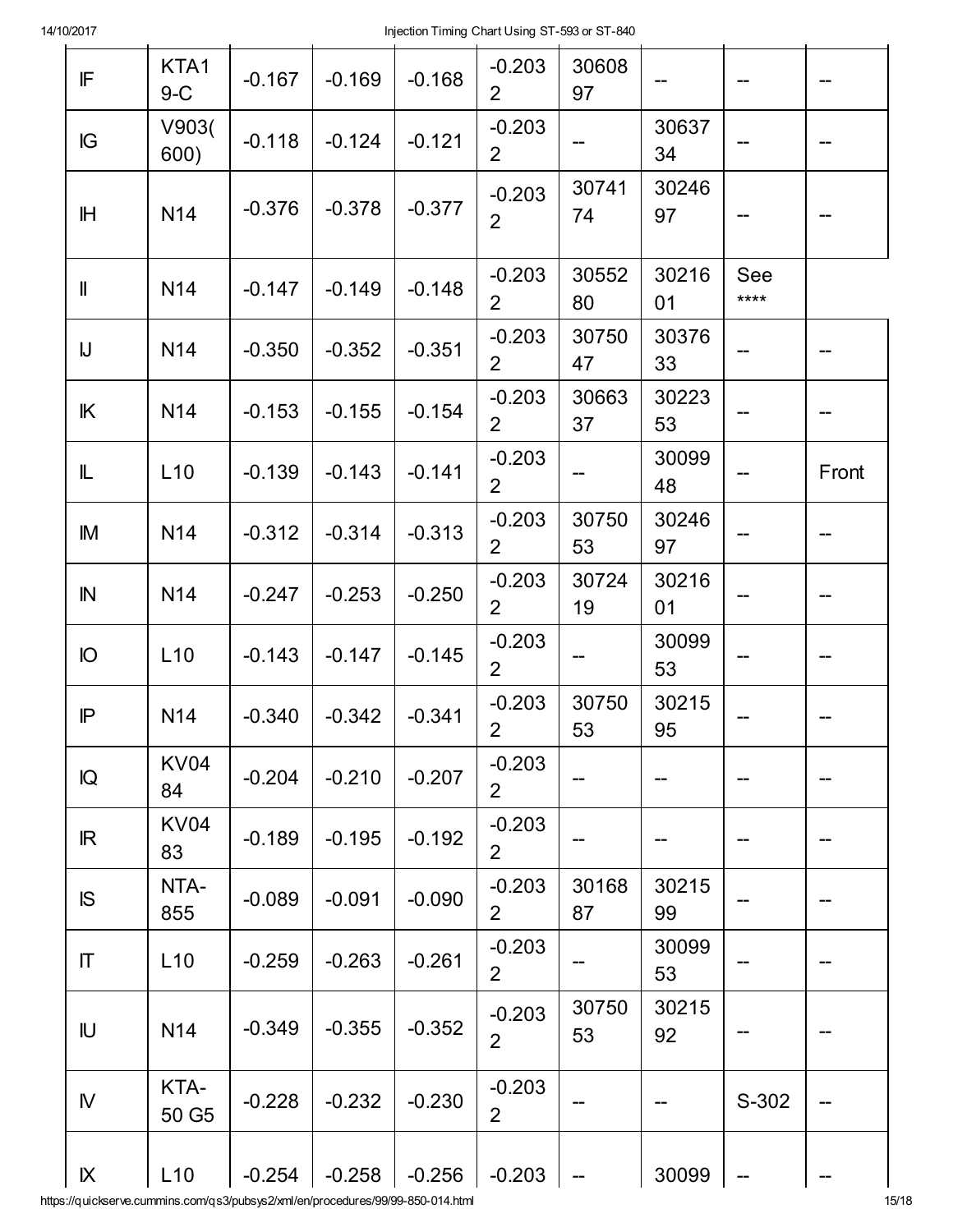|             |                                     |          |                         |          | 2 <sup>1</sup>             |                          | 53          |       |                          |
|-------------|-------------------------------------|----------|-------------------------|----------|----------------------------|--------------------------|-------------|-------|--------------------------|
| $\mathsf N$ | K.                                  | $-0.349$ | $-0.803$<br>$2^{\circ}$ | $-0.$    | $-0.203$<br>2 <sup>1</sup> | $\qquad \qquad -$        | --          | --    |                          |
| IZ          | N14                                 | $-0.166$ | $-0.168$                | $-0.167$ | $-0.203$<br>2 <sup>1</sup> | 30839<br>71              | 30215<br>99 |       |                          |
| JA          | M11                                 | $-0.134$ | $-0.138$                | $-0.136$ | $-0.203$<br>2 <sup>1</sup> | $\overline{\phantom{a}}$ | 30099<br>48 |       | Rear                     |
| JB          | N14                                 | $-0.339$ | $-0.345$                | $-0.342$ | $-0.203$<br>2 <sup>1</sup> | 30839<br>71              | 30216<br>01 |       |                          |
| <b>JC</b>   | $V-903$                             | $-0.121$ | $-0.127$                | $-0.124$ | $-0.203$<br>$\overline{2}$ | $-\!$                    | 30637<br>34 |       | --                       |
| JD          | <b>N14</b>                          | $-0.327$ | $-0.333$                | $-0.330$ | $\overline{\phantom{a}}$   | 30839<br>71              | 30216<br>01 |       | --                       |
| JE          |                                     | $-0.186$ | $-0.190$                | $-0.188$ | --                         | $-$                      | $-$         | --    | --                       |
| JF          |                                     | $-0.276$ | $-0.282$                | $-0.279$ | --                         | $-$                      | --          | --    |                          |
| JG          |                                     | $-0.136$ | $-0.140$                | $-0.138$ | --                         | ——                       | 30099<br>48 |       | Rear                     |
| JI          | D                                   | $-0.160$ | $-0.002$                | $-0.$    | $-0.203$<br>2 <sup>1</sup> |                          | 30376<br>33 |       |                          |
| JJ          | K19                                 | $-0.134$ | $-0.138$                | $-0.136$ | $-0.203$<br>$2^{\circ}$    | $\hspace{0.05cm}$ –      | 30215<br>99 |       |                          |
| JK          |                                     | $-0.164$ | $+/-.00$<br>1           |          | --                         | --                       |             | --    | --                       |
| JL          | $\overline{a}$                      | $-0.128$ | $-0.132$                | 0.130    | $\overline{a}$             | $-$                      | --          | --    | $\overline{\phantom{a}}$ |
| <b>JM</b>   | --                                  | $-0.132$ | $-0.136$                | 0.134    | --                         | --                       |             | --    | --                       |
| <b>JN</b>   |                                     |          | --                      |          |                            | ÷                        | 20070<br>8  | --    |                          |
| <b>JO</b>   | K16                                 | $-0.138$ | $-0.142$                | 0.140    | --                         | --                       | --          | --    | --                       |
| JP          |                                     | $-$      | --                      | --       | --                         | --                       | --          | --    |                          |
| JQ          | $-$                                 | $-0.213$ | $-0.219$                | 0.216    | $-$                        | --                       | --          | --    | --                       |
| <b>JR</b>   | --                                  | $-0.055$ | $-0.059$                | $-0.057$ | --                         | --                       |             | --    |                          |
| <b>JS</b>   | $\hspace{0.05cm}$ $\hspace{0.05cm}$ | $-0.214$ | $-0.218$                | $-0.216$ | $\qquad \qquad -$          | $\qquad \qquad -$        | --          | S-302 | $\hspace{0.05cm}$ ––     |
| JT          | KTA-<br>500                         | $-0.232$ | $-0.236$                | $-0.234$ | --                         |                          | 20070<br>4  |       |                          |
| JU          | K50                                 | $-0.246$ | $-0.250$                | $-0.248$ | $-0.203$                   | $\rightarrowtail$        |             | S-302 |                          |

https://quickserve.cummins.com/qs3/pubsys2/xml/en/procedures/99/99-850-014.html 16/18